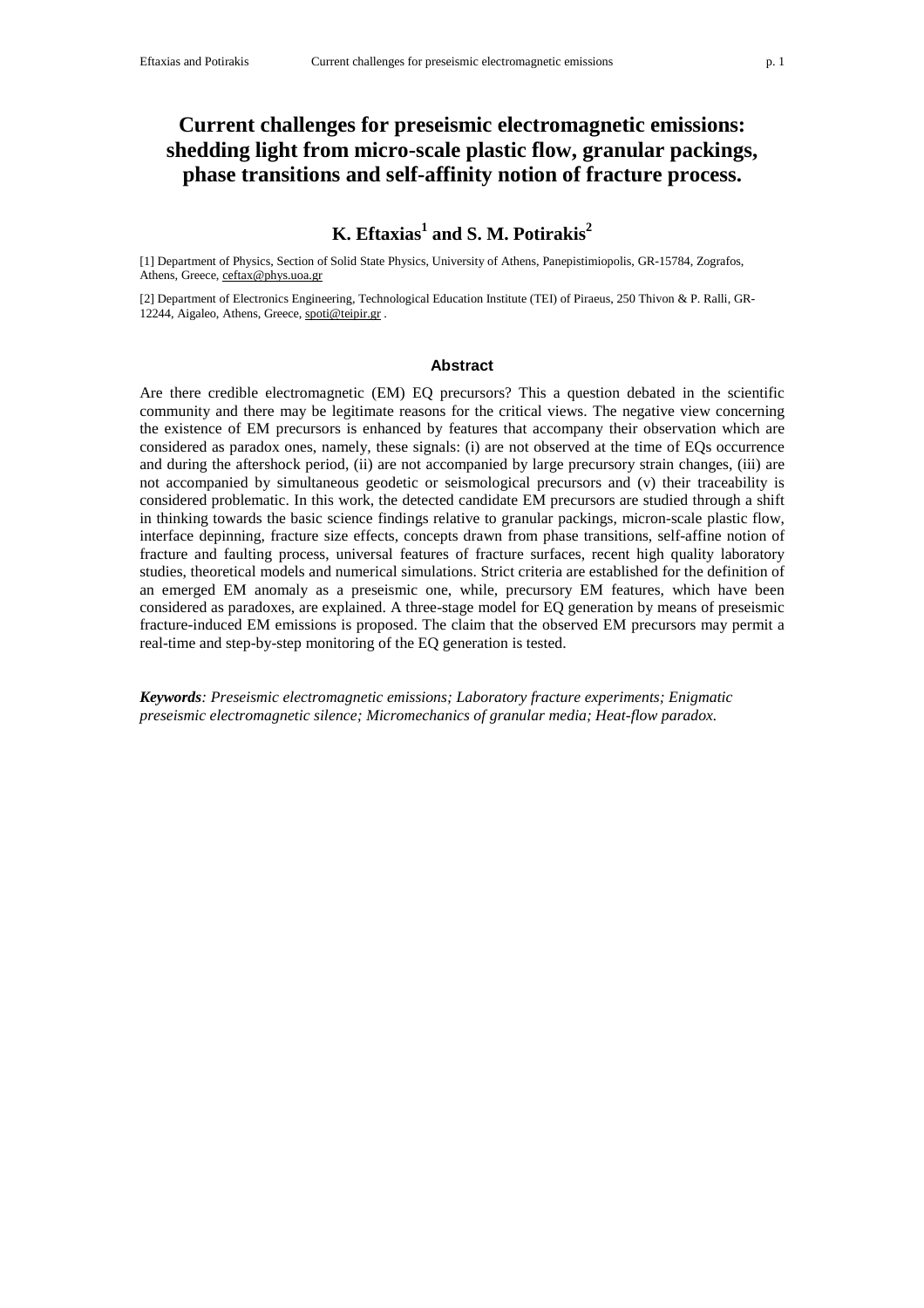## **1. Introduction**

Earthquakes (EQs) possess strong relevance to material science. In a simplified view, an EQ may be regarded as the rubbing of a fault. The way in which a frictional interface fails is crucial to our fundamental understanding of failure processes in fields ranging from engineering to the study of EQs, e.g., (Kawamura, 2012, and references therein). Understanding how EQs occur is one of the most challenging questions in fault and EQ mechanics (Shimamoto and Togo, 2012).

The main effort has been devoted to the study of EQ dynamics at the laboratory scale. Two different directions have been followed for this purpose. The first one mainly focuses on the understanding of the laws that govern friction (e.g., Johnson et al., 2008; Zapperi, 2010; Ben-David et al., 2010; Chang et al., 2012). The second one refers to the fracture induced acoustic emission (AE) and electromagnetic emission (EME) techniques, as they are sensitive to the micro-structural changes occurring in the sample. Indeed, it has been found that micro- and macro-cracking processes are accompanied with EME and AE ranging in a wide frequency spectrum, i.e., from the kHz band to the MHz band. Especially, insight into EQ dynamics has been gained through fracture studies of usually pre-cut rock samples, to mimic slip on pre-existing tectonic faults (Lockner et al., 1991). Such studies have established that there is a considerable overlap between the statistics of EQs and laboratory AE / EME studies. These include basic properties such as the Gutenberg-Richter frequency-magnitude relation and the correspondence of Omori's law for aftershocks and primary creep decay sequences (Lockner, 1996; Baddari et al., 1999; Rumi and Ananthakrishna, 2004 and references therein; Fukui et al., 2005; Kumar and Misra, 2007; Chauhan and Misra, 2008; Baddari and Frolov, 2010; Baddari et al., 2011; Lacidogna et al., 2010; Schiavi et al., 2011; Carpinteri et al., 2012).

It is practically impossible to install an experimental network to measure stress and strain at the location where an EQ is generated (focus area) using the same instrumentation as in laboratory experiments. It is therefore impossible *to investigate the corresponding states of stress and strain and their time variation* in order to understand the laws that govern the last stages of EQ generation, or to monitor (much less to control) the principal characteristics of a fracture process. In principle, this disadvantage does not accompany the tool of the fracture induced EME in the case of significant surface EQs that occur on land, keeping in mind that laboratory experiments are man controlled while field observations are measurements of events over which researchers have no control. On the contrary, the EME method is expected to reveal more information when it is used at the geophysical scale. Indeed, a major difference between the laboratory and natural processes is the order-of-magnitude differences in scale (in space and time), allowing the possibility of experimental observation at the geophysical scale for a range of physical processes which are not observable at the laboratory scale (Main and Naylor, 2012). At the laboratory scale the fault growth process normally occurs violently in a fraction of a second (Lockner et al., 1991). Thus, the idea that field observations at the geophysical scale by means of EME will probably reveal features of the last stages of failure process which are not clearly observable at the laboratory scale, allowing the monitoring in real-time and step-by-step of the gradual damage of stressed materials during EQ preparation process, cannot, in principle, be excluded.

Based on the above mentioned expectation we installed a field measurement network using the same instrumentation as in laboratory experiments for the recording of fracture-induced kHz and MHz magnetic and electric fields, respectively. Since 1994, a telemetric remote station has been installed in a carefully selected mountainous site of Zante island at the south-west of the island  $(37.76^{\circ} N - 20.76^{\circ})$ E) providing low EM background noise. The complete measurement system comprises of (i) six loop antennas detecting the three components (EW, NS, and vertical) of the variations of the magnetic field at 3 kHz and 10 kHz respectively; (ii) three vertical  $\lambda/2$  electric dipole antennas detecting the electric field variations at 41, 54 and 135 MHz respectively; (iii) other magnetic and electromagnetic sensors. All the time-series are sampled once per second, i.e., with a sampling frequency of 1 Hz. The block diagram of the measurement configuration is shown in Fig. 1. Note that the main focus is on the recorded MHz and kHz EME. The measured frequencies (3 kHz, 10 kHz, 41 MHz, 54 MHz and 135 MHz) were selected in order to minimize the effects of the man-made noise in the mountainous area of Zante. *We note that the installed experimental setup helps us not only to specify whether or not a single MHz or kHz EM anomaly is preseismic in itself, but also whether a sequence of MHz and kHz EM disturbances which emerge one after the other in a short time period, could be characterized as preseismic one.*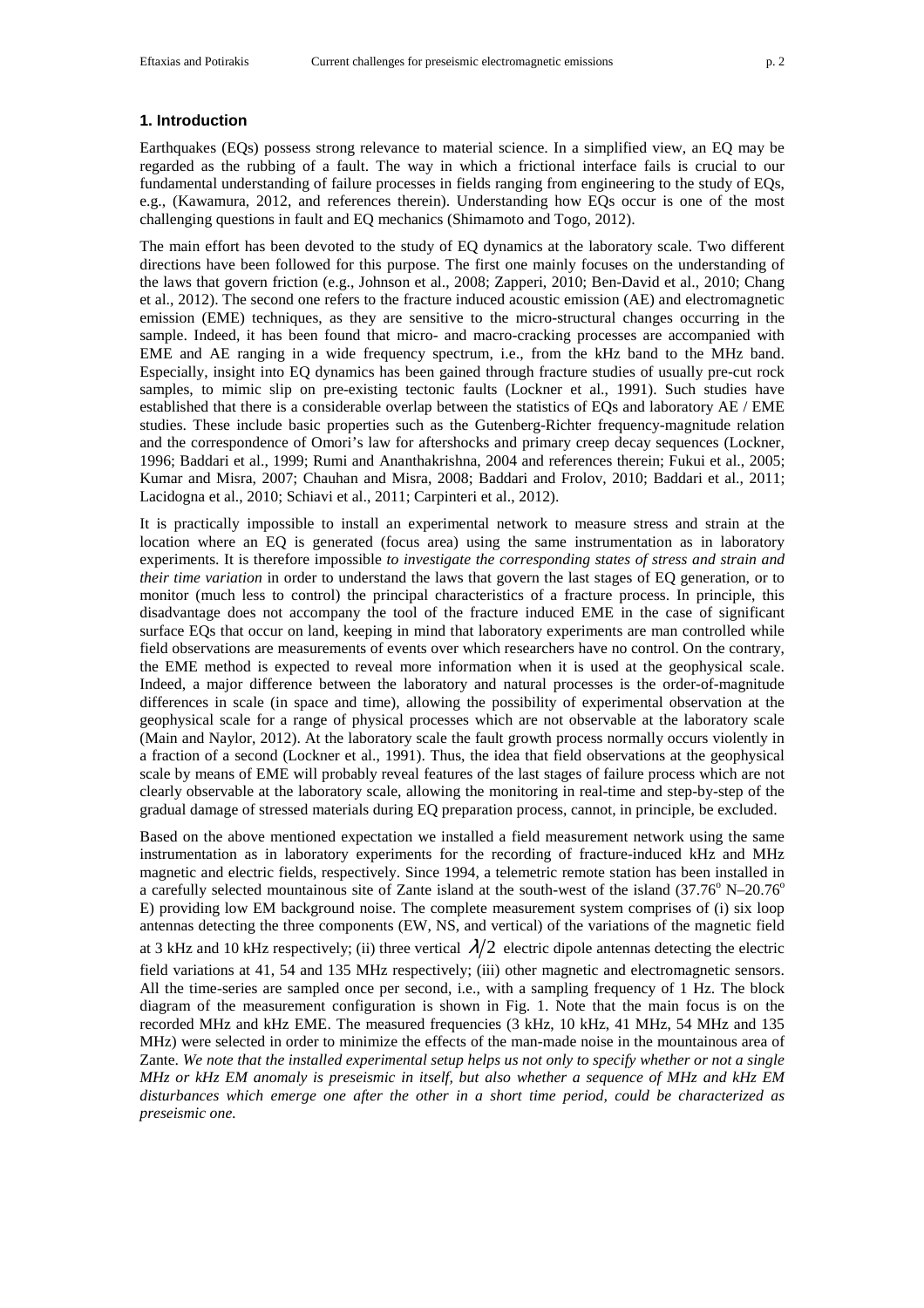

**Fig. 1** The block diagram of the measurement configuration installed at the Zante remote telemetric station. The recorded data are acquired and regularly forwarded to the central telemetric station of the University of Athens through PSTN.

*Are there credible EM earthquake precursors?* This is a question debated in the scientific community (Uyeda, 2009). There may be legitimate reasons for the critical views. The degree to which we can establish an EME as a precursory phenomenon reflecting the underlying failure process is depended on how well we understand the failure processes. However, many aspects of EQ generation still escape our full understanding. "No scientific prediction is possible without exact definition of the anticipated phenomenon and the rules, which define clearly in advance of it whether the prediction is confirmed or not" (Kossobokov, 2006). It is impossible to identify a recorded EM anomaly as preseismic one by inspection! Indeed, "there was a lot of bad science calling itself prediction" (Cyranoski, 2004). Thus, earthquake researchers armed with arguments to invalidate the word "prediction" appeared (Wyss, 1997; Geller et al., 1997a).

The negative view concerning the existence of EM precursors is enhanced by paradox features that accompany their observation*.* More precisely:

1. A common observation from all of the experiments designed to detect fracture induced EM precursors at the geophysical scale is that MHz-kHz signals are observed before EQs, but these signals are not observe at the time of EQs occurrence, namely, *an EM silence systematically emerges before the time of the EQ occurrence* (Gokhberg et al., 1995; Matsumoto et al., 1998; Hayakawa Fujinawa, 1994; Hayakawa, 1999; Morgounov, 2001; Eftaxias et al., 2002 and references therein; Eftaxias et al., 2012) *.* The following relevant argument is often raised by some scientists leading them to the conclusion that the observed kHz EM anomalies are not preseismic ones, despite the existence of any other strong multidisciplinary documentation supporting their validity (e.g., Park et al., 1993; Geller, 1997; Geller et al., 1997b; Johnston, 1997): If the recorded EM signals are emitted from microfracturing, why isn't any EM signal detected at the time of the EQ occurrence? We note that laboratory experiments *by means of AE* detect the largest emission at the collapse of rock samples, while the AE and EME were for a long time considered as two faces of the same coin. Thus, really, it seems that there is no reason why there is a time gap between the observed EM anomalies and the occurrence of the EQ. Note, however, that newer evidence shows that the view that AE and EME are two faces of the same coin is not generally valid. It is valid only during the plastic flow (damage) phase, but not during the last phase of the post-peak stage (see Sections and 5.1 and 6).

2. EM emissions are not observed during the aftershock period. This feature is considered as enigmatic one, as well.

3. Strain changes are largest at the time of EQ. The general observation of EM precursory signals without co-seismic ones is considered a paradox on the grounds that any mechanism must explain why the emerged EM signals are not accompanied by large precursory strain changes, much larger from coseismic ones. Geller et al. (1997a) emphasize that the absence of simultaneous *geodetic or seismological* precursors means that the observed EM anomalies are not preseismic ones. In fact, a candidate precursory EM activity should be consistent with other precursors that are imposed by data from other disciplines.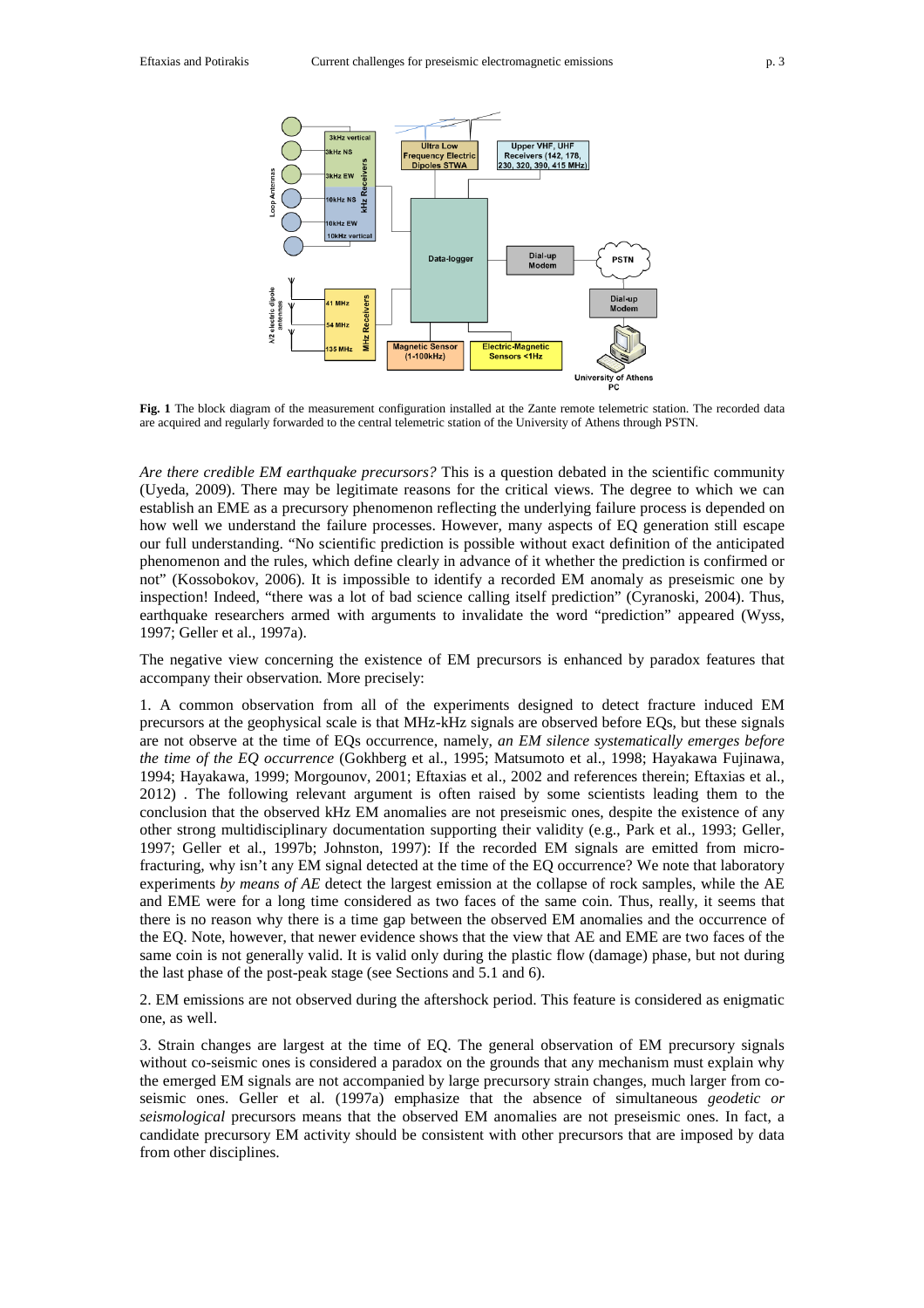4. The traceability of EM precursors is also considered as problematic on the grounds that they should normally be absorbed by the Earth's crust.

*The scope of the present work.* The above mentioned legitimate critic views suggest that the observed EM precursors should be formulated through a shift in thinking towards the basic science findings of fracture / faulting process. We attempt to formulate these precursors based on recent high quality laboratory studies, theoretical models and numerical simulations relative to granular packings, micronscale plastic flow, fracture size effects, interface depinning, self-affine notion of fracture and faulting process, concepts drawn from phase transitions, and universal features of fracture surfaces. Especially, we think that it is useful to consider the sublevel (or microscopic) ingredients that underlie the macroscopic phenomenology of failure process in order to understand the former paradoxes (Papanikolaou et al., 2012). Recent progress in experimental techniques, allowing one to test and probe materials at sufficiently small length, or time scales, or in three dimensions, has led to a quantitative understanding of the physical processes involved from the micro- to the geophysical scales (Bouchaud and Soukiassian, 2009; Papanikolaou et al., 2012). In parallel, simulations have also progressed; by extending the time and length scales they are able to reach and thus to attain conditions experimentally accessible at the geophysical scale. Thus, one can study the candidate EM precursors under the light of these new progresses. Such a study had not been previously attempted. We pay attention to recent studies (Papanikolaou et al., 2012 and references therein) revealing that "single microcrystals display a rich collection of novel mechanical behaviors: together with size effects and the emergence of avalanche slip events, the importance of often-neglected slow processes on intermittency has now come to light. The presented experiments at the microscale now force us to reconsider our understanding of the macroscopic world, such as disordered solids and earthquake faults."

Based on the above mentioned concepts, we try to establish strict criteria for the definition of an emerged EM anomaly as a preseismic one through a proposed *three stages model of EQ generation* by means of the observed EM precursors. In the frame of the above mentioned direction, our effort has been recently focusing, in an appropriately critical spirit, on asking five basic questions: *(i) How can we construct a strict set of criteria which will permit to discriminate a sequence of emerged MHz and kHz EME as a preseismic one? (ii) How can we link an individual MHz and kHz EM precursor with a distinctive stage of the EQ preparation? This question is the most crucial one. (iii) Is the systematically observed (for a long time and globally) EM silence before the EQ occurrence a paradox feature or does it constitutes the last precursor proclaiming that the under preparation EQ is imminent? (iv) How can we identify key symptoms in an EM precursor which signify that the occurrence of the prepared EQ is unavoidable? (v) Are the considered as enigmatic features enigmatic indeed?* Finally, the claim that the observed EM precursors may permit a real-time and step-by-step monitoring of the EQ generation is also tested.

## **2. A three-stage model for earthquake generation by means of preseismic fractureinduced EM emissions.**

Two important features are consistently observed at the geophysical scale:

(i) The launch of the preseismic MHz radiation systematically precedes the kHz one (Gokhberg et al., 1995; Matsumoto et al., 1998; Hayakawa Fujinawa, 1994; Hayakawa, 1999; Morgounov, 2001; Kapiris et al., 2004; Eftaxias et al., 2002, and references therein). This situation is also observed at the laboratory scale by means of AE and EME. At the geophysical scale the MHz EME often emerges during the last week before the EQ while the kHz EME from half an hour up to a few decades of hours before the shock. (ii) As it has been mentioned, EM signals are not observed at the time of EQ occurrence. Based on the above mentioned experimental features we propose the following three stage model for EQ generation by means of preseismic fracture-induced MHz-kHz EMEs.

**Stage 1.** A significant EQ is what happens when the two surfaces of a major fault slip one over the other under the stresses rooted in the motion of tectonic plates. However, large stresses siege the major fault after the activation of a population of smaller faults in the heterogeneous region that surrounds the major fault (Fig. 2). Seismicity triggering is driven by the smallest EQs which trigger fewer events than larger EQs, however they are much more numerous (Helmstetter, 2003).

It has been proposed that the initially observed preseismic MHz EM emission (Fig. 3) is due to the fracture of the highly heterogeneous system that surrounds the formation of strong brittle and highstrength entities (asperities) distributed along the rough fault surfaces sustaining the system. This emission shows antipersistent behavior and can be described in analogy with a phase transition of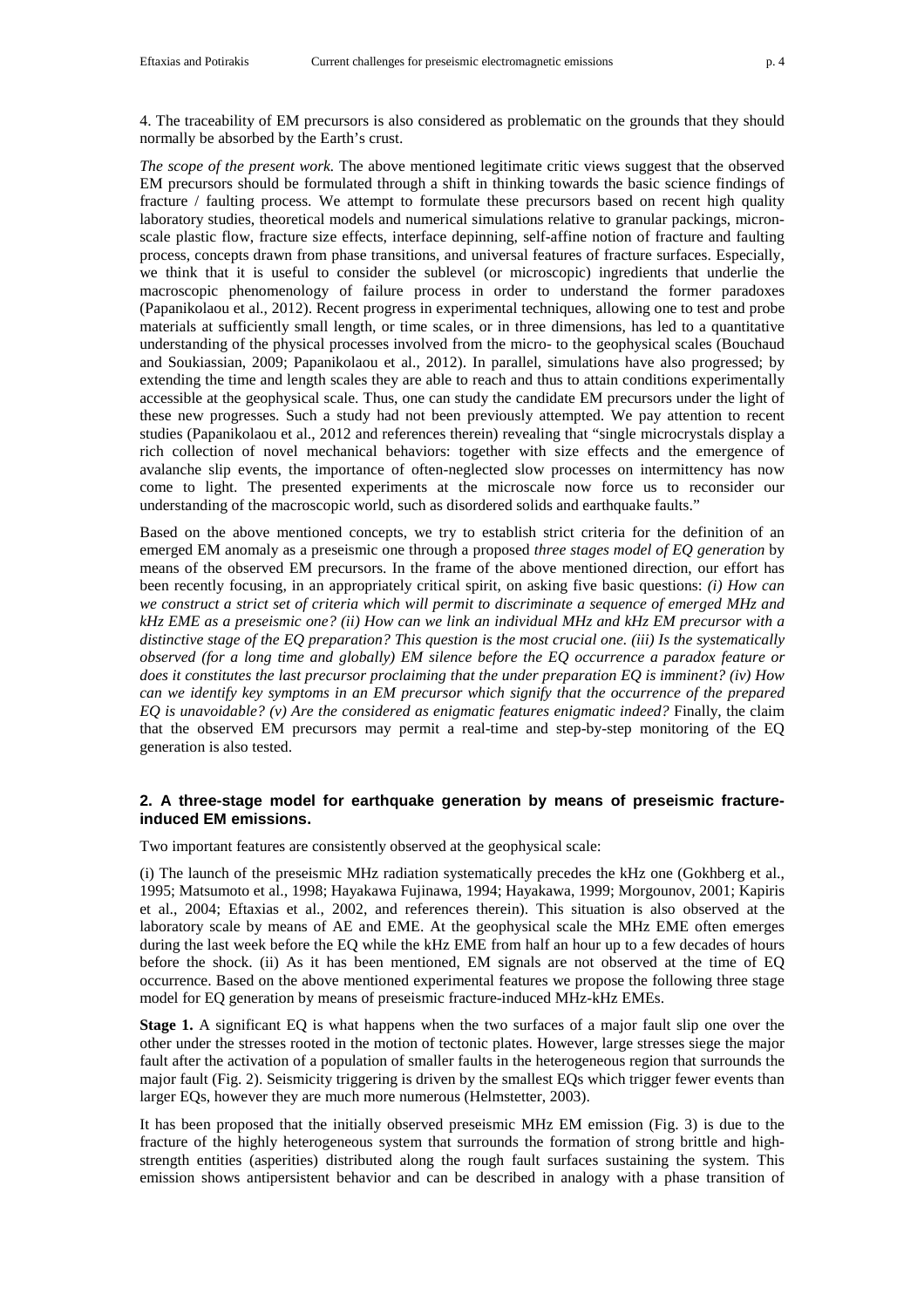second order in equilibrium (Kapiris et al., 2004; Contoyiannis et al., 2005; Contoyiannis and Eftaxias, 2008; Contoyiannis et al., 2010; Eftaxias et al., 2007, 2012; Potirakis et al., 2013).



**Fig. 2** A fault (blue lines) is embedded in an heterogeneous environment. The EQ preparation process at the first stage concerns the fracture of a disorder medium surrounding over a critical circle (Bowman et al., 1998; Sammis and Sornette, 2002) the major fault emitting the MHz EME which can be described by means of a phase transition of second order. The symmetry breaking signalizes the transition from the phase of non-directional, almost symmetrical, cracking distribution to a directional localized cracking zone along the direction of the fault. The EQ is inevitable if and only if the asperities break (green highlighted area), emitting the kHz EME during the second stage, and then an EME silence follows.

**Stage 2**. Laboratory experiments of rock fracture and frictional sliding have shown that the relative slip of two fault surfaces takes place in two phases. *A stick-slip like fracture-sliding precedes dynamical fast global slip* (Bouchon et al., 2001; Baumberger et al., 2002; Rubinstein et al., 2004, 2007; Chang et al., 2012; Kammer et al. 2012). Our understanding of different rupture modes is still very much in its infancy (Ben-David et al., 2010). We note that the pioneering laboratory friction experiments of Rabinowicz (1951) showed that the transition between static and dynamic friction occurs over a characteristic slip. Recent studies reveal that physical systems under slowly increasing stress may respond through abrupt events. Such jumps in observable quantities are abundant, being found in systems ranging from complex social networks to EQs (Papanikolaou et al., 2012). We propose that the abruptly emerging sequence of kHz EM avalanches (Fig. 4 and Fig. 5) originates in the stage of stickslip-like plastic flow. This precursor shows persistent behavior and does not include any signature of phase transition of second order in equilibrium.

**Stage 3.** We propose that the systematically observed EM silence in all frequency bands is sourced in the stage of preparation of dynamical slip which results to the fast, even super-shear, mode that surpasses the shear wave speed (Ben-David et al., 2010).

In the following sections we present arguments that support the aforementioned hypothesis.

## **3. Stage 1: Does the emergence of the MHz EME reveal the fracture of the highly heterogeneous system surrounding the major fault? - An interpretation in terms of criticality.**

The compressive failure of a disordered medium appears as a complex cumulative process involving long-range correlations, interactions, and coalescence of microcracks. Nature seems to paint the following picture in the fracture of a heterogeneous system (Garcimartin et al., 1997; Bowman, 1998; Sornette, 2000; Girard et al., 2010; 2012; Halasz et al., 2012). In the early stages of deformation, when the disorder medium is subjected to external load, the weak components break immediately and serve as nucleation centers for the growth of broken clusters. The load transferred to the nearest neighbors of broken components gives rise to further breaking. As deformation proceeds cooperative effects appear, cracking areas cluster in space according to scale-free patterns and are dynamically interacting to each other. As the external load increases larger clusters are formed and long-range correlations buildup through local interactions until they extend throughout the entire system. At peak load, the largest damage cluster does not yet span the heterogeneous system (Girard et al., 2012). Then, during the post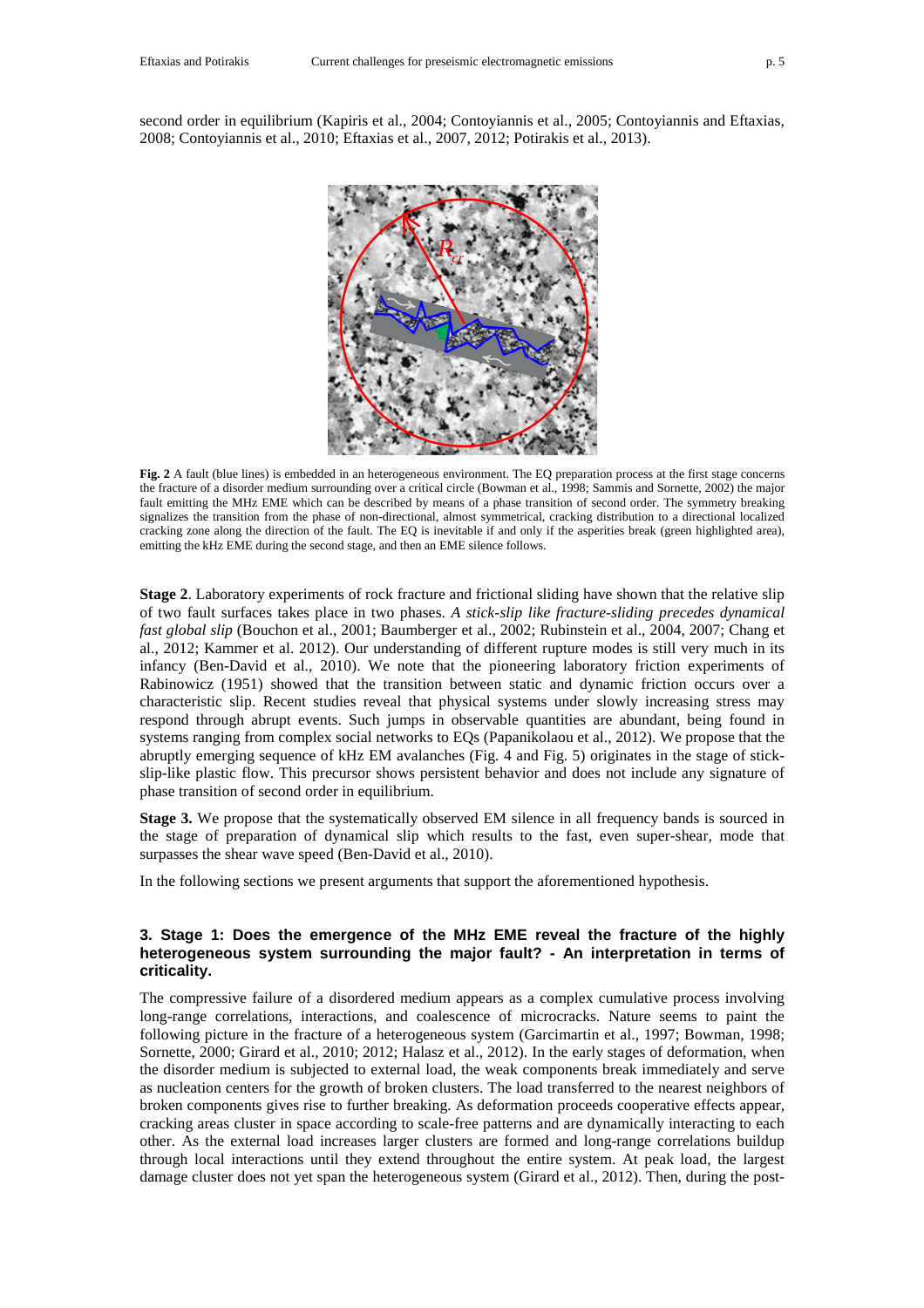peak phase cracking events are localized in the vicinity of one or a few large damage clusters that eventually evolve into a spanning cluster. Girard et al. (2010) using simulations conclude that the spatial correlation length associated with damage events reaches the size of the system at peak load. *This means that the divergence of the correlation length precedes the final failure of the disorder medium.* Strain-driven, compressive failure experiments on rocks have resulted in a similar observation: the failure plane is not fully formed at peak load (Lockner et al., 1991). *All these results advocate for a critical point interpretation of failure*. The challenge in the analysis of a recorded MHz EM time-series is to show that this includes the above mentioned features and especially to detect the "critical epoch" during which the "short-range" correlations evolve into "long-range" ones, as well as the epoch of localization of damage. We argue that the aforementioned two crucial epochs can be identified in the recorded MHz EM time series. More precisely:

Based on a fractal spectral analysis of the MHz EM time series, it has been shown that the associated Hurst-exponent,  $H$ , lies in the range  $0 < H < 0.5$  indicating that the dynamics of the observed MHz EM field is characterized by *anti-persistency* (Kapiris et al., 2004; Contoyiannis et al., 2005), namely, if the EM fluctuations increase in one period, it is likely to continuous in the period immediately following, and vice-versa. This means that the underlying fracture mechanism is characterized by a negative feedback mechanism that "kicks" the cracking rate away from extremes. The existence of antipersistency supports the suspicion that *the MHz EME would be described in analogy with a thermal second order phase transition in equilibrium* (Contoyiannis et al., 2005). This really happens. Indeed:

Characteristic features at a *critical point* of a second order transition are: (i) the existence of strongly correlated fluctuations, right at the "critical point" the subunits / cracking clusters are well correlated

even at arbitrarily large separation, namely, the correlation function  $C(r)$  follows long-range power-

law decay; (ii) the appearance of self-similar structures both in time and space. This fact is mathematically expressed through power law expressions for the distributions of spatial or temporal quantities associated with the aforementioned self-similar structures (Stanley, 1987, 1999). *Below and above of the critical point a dramatic breakdown of critical characteristics, in particular long-range correlations, appears; the correlation function turns into a rapid exponential decay (Stanley, 1987, 1999).*

Recently the method of critical fluctuations (MCF) has been introduced, which can reveal the critical state as well as the departure from critical state (Contoyiannis and Diakonos, 2000; Contoyiannis et al., 2002). The analysis of MHz EME by means of the MCF reveals (see Fig. 3):

(i) The time-window in the EM time-series that corresponds to the *"critical window",* namely, the epoch during which the short-range correlations between the cracking areas have been evolved to long-range ones (Contoyiannis et al., 2005; 2010; 2013). More precisely, *the laminar lengths (waiting times) fit a power-law type distribution with exponents usually approaching the value 1.4*. Importantly, the *"critical window" in the MHz time series is characterized by strong antipersistency* (Contoyiannis et al., 2005; 2010; 2013). *The associated physical information is that the control mechanism regulating the fracture kicks the system out of extreme situations providing adaptability, the ability to respond to various external stresses.*

We note that, Halasz et al. (2012), based on a fiber bundle model of subcritical fracture with localized load sharing, showed that for high disorder, simultaneously growing cracks are spread homogeneously over the entire disordered system, while the distribution of waiting times follows a power-law functional form with exponent 1.4. As it is said, the spatial correlation length associated with damage clusters reaches the size of the system at peak load (Girard et al., 2010; 2012).

(ii) The "*non critical window*" in the MHz EM time series which is emerged after the appearance of critical window (Contoyiannis et al., 2005; 2010; 2013). The timescale invariance that characterizes the critical window has been lost; *the laminar lengths (waiting times) fit an exponential type distribution.* This means that short-range correlations between the cracking areas have been emerged. Moreover, this window shows lower antipersistency, namely it becomes less anticorrelated, as the associated  $H$  − exponents are closer to 0.5; the system has lost a part of its adaptability, namely, the ability to respond to stresses.

The above mentioned transition from the critical epoch to the non critical one constitutes a crucial feature of second order phase transition known as *"symmetry breaking"* (Contoyiannis et al., 2005): its appearance reveals the transition from the phase of non-directional, almost symmetrical, cracking distribution to a directional localized cracking zone. Therefore, the MCF also reveals the time window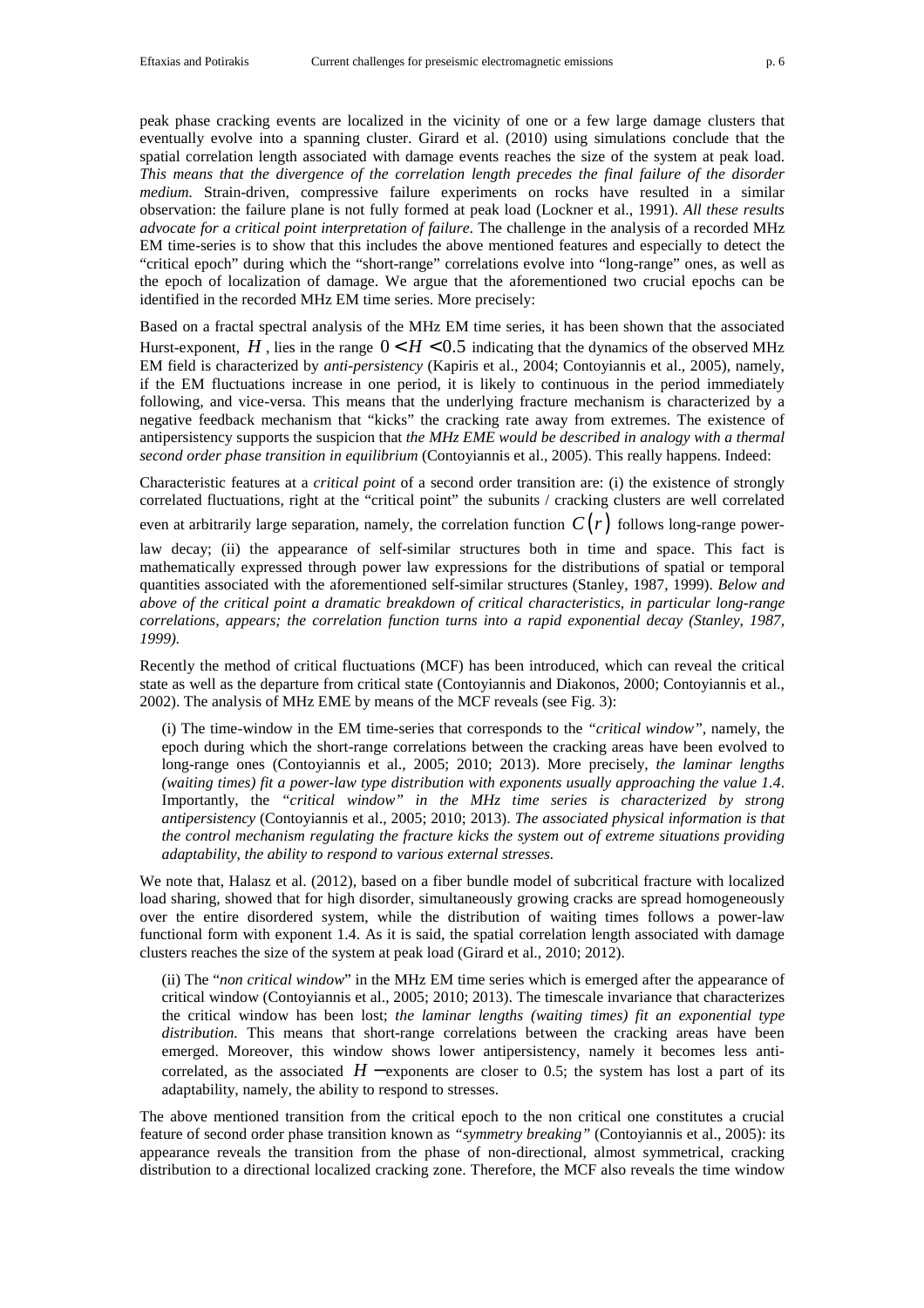of the MHz EM time-series where the emissions of the post-peak phase are strongly localized along the main fault (Lockner et al., 1991; Girard et al., 2010; 2012). The integration of the "symmetry breaking" implies that the rupture process has already been obstructed along the backbone of strong asperities sustaining the fault surfaces. The "siege" of asperities has already been started. *However, this does not mean that the EQ is unavoidable. The abrupt emergence of strong avalanche-like kHz EM activity reveals the fracture of asperities, if and when the local stresses exceed their fracture stress* (Contoyiannis et al., 2005).



**Fig. 3** (a) The 41-MHz time-series associated with the Kozani-Grevena EQ ( $M_W = 6.6$ , 13 May 1995). The green star indicates the time of the EQ occurrence. (b) - (d) show the distribution of the amplitude of electromagnetic pulses for three consecutive time intervals marked in (a). The second (yellow shaded) time interval determines, in terms of the method of critical fluctuations (MCF), the crucial time interval during which the short-range correlations evolve to long range (critical window); the corresponding distribution (c) might be considered to be a precursor of the impending symmetry breaking readily observable in the subsequent time interval (d). The aforementioned evolution is expected in the framework of the hypothesis that the fracture in the highly disordered media develops as a kind of generalized continuous phase transition.

A crucial question refers to what is the physical mechanism that organizes the heterogeneous system in its critical state. Lévy fights and Lévy walks are applied in modeling physical systems with spatiotemporal fractality (Bouchaud and Georges, 1990). The characteristic feature of Lévy fight is that it does not converge to the Gaussian stochastic process; instead it is "attracted" towards the Lévy stable process with infinite variance. Lévy stable distributions, although they play an important role in mathematics are basically non-physical, because in real world there exist no processes ("Lévy flights") which would produce empirical data with infinite moments (Kwapieńa and Drożdża, 2012). For this reason, a family of more realistic distributions called *"truncated Lévy distributions"* was introduced by Mantegna and Stanley (1994) where an upper cutoff to the values of random variables was introduced. Combining ideas of: *truncated Lévy* statistics, nonextensive Tsallis statistical mechanics, and criticality with features hidden in the precursory MHz time-series we have shown that a truncated Lévy walk type mechanism can organize the heterogeneous system to criticality (Contoyiannis and Eftaxias, 2008 and references therein). Intuitively, the proposed Lévy walk mechanism could be the result of a feedback "dialogue" between the stresses and heterogeneity (Contoyiannis and Eftaxias, 2008).

In summary, it might be difficult for someone to accept that such MHz EM anomalies are indeed seismogenic ones. However it is even more difficult to prove that they are not. The hypothesis that the analysis of MHz EM time-series permits the step-by-step monitoring of the time evolution of the fracture of disordered material surrounding the major fault in the stressed region cannot be excluded. The emergence of MHz EM silence before the time of the main seismic shock occurrence is justified, as well.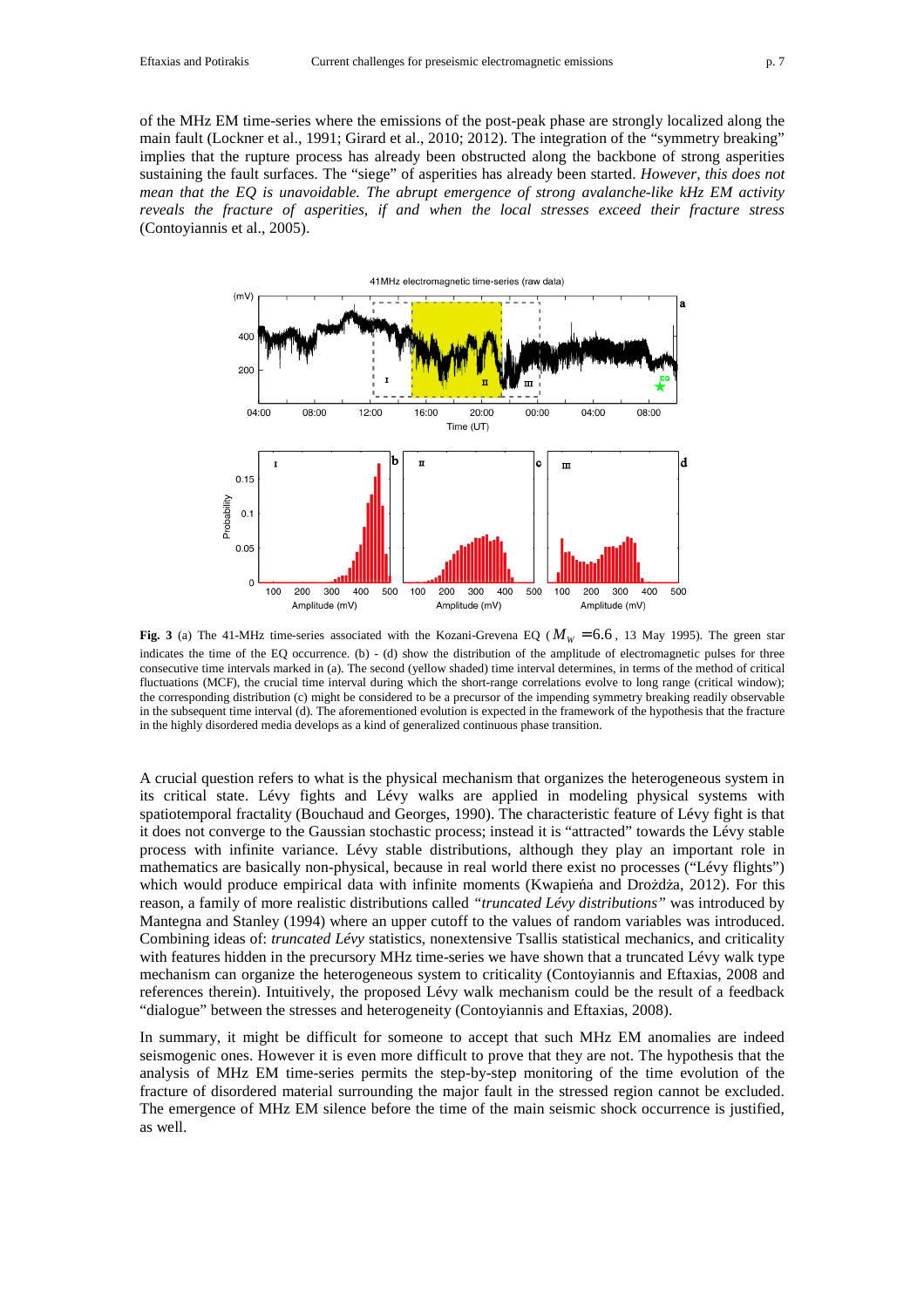# **4. Stage 2: Does the emergence of the strong avalanche-like kHz EME reveal the sticking frictional stage?**

The answer to the question under study, due to its crucial character, requires a thorough documentation. A set of strong criteria should be formed which will permit a strict test of the hypothesis that the kHz EME originates in the damage of asperities. In this direction we refer to: (i) recent laboratory experiments; (ii) basic aspects of faulting and fracture widely documented, especially focusing on the self-affine nature and universal characteristics of these processes; and (iii) features which characterize an extreme event.

### **4.1 Focus on laboratory experiments.**

A magnified view of fault surfaces reveals a rough looking surface with high asperities and low valleys. Thus, the macroscopic frictional behavior is mainly determined by the rheological properties of asperities; two surfaces in sliding motion will contact first at these high asperities (Åström et al., 2000). Because of the stress concentration at asperities, molecules or atoms are directly pushed into contact so that an asperity may be viewed as a grain boundary, possibly with some inclusions and impurities (Kawamura et al, 2012 and references therein).

However, how is the family of asperities broken? The following model is widely accepted (Chang et al., 2012 and references therein). Large EQs initiate at a small nucleation area and grow as propagating rupture fronts (Reches, 1999). The propagating fronts activate a multitude of fault patches (asperities) that undergo intense deformation [see Fig. 1 in (Chang et al., 2012)]. Before the front arrives, the stress on each patch is generally lower than its static strength. If the arriving front raises the stress to the static strength level, the patch strength may drop and it slips releasing elastic energy stored in the rocks, and eventually it decelerates and stops. In this way, the frictional fault surfaces suddenly slip, lock and then slip again in a repetitive manner forming the *"stick-slip" state.* The discovery of stick-slip phenomena has revolutionized our understanding of how faults accommodate relative plate motions (Peng and Gomberg, 2010).

It is reasonable to accept that during the damage of a patch a part of the released energy is emitted in the form of an EM avalanche (an "*electromagnetic earthquake*", EM-EQ). We note that the greater the index of brittleness, compressive strength, elastic moduli, and volume of the damaged asperity, the greater is the EME energy generated (Wang and Zhao, 2013).

*In the frame of this hypothesis, the sequence of "electromagnetic EQs" included in an abruptly emerged avalanche-like strong kHz EM emission associated with the activation of a single fault mirrors the sequential damage of asperities / sequence of "stick-slip" events that characterize the stage of quasi-static stick-slip-like sliding (see Fig. 4 and Fig. 5).*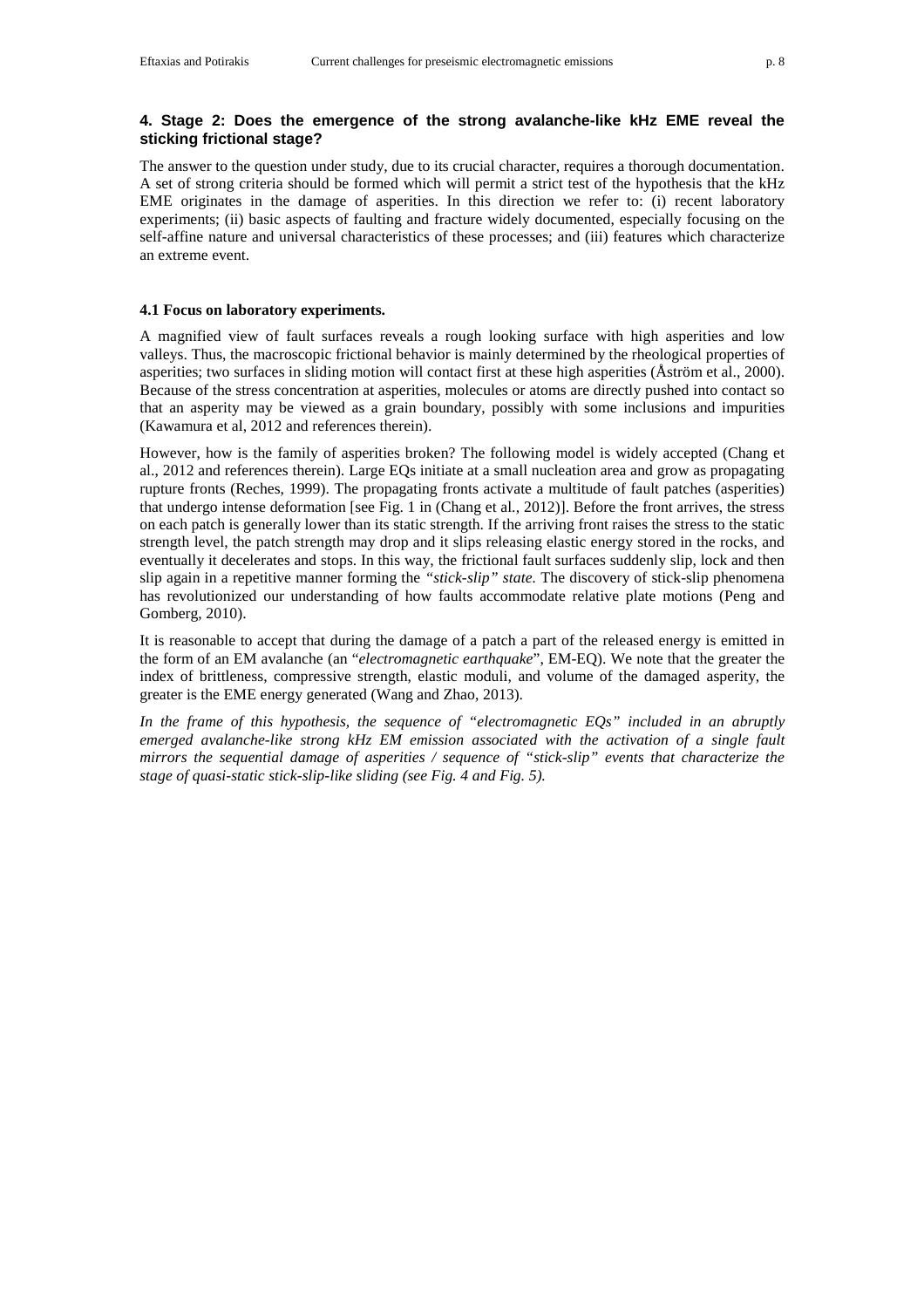

**Fig. 4** Recordings of the magnetic field strength (in arbitrary units) from Zante station at 10 kHz (direction East-West) for the time period from 24 July 1999 to 12 September 1999. The vertical red dashed line denotes the exact time of the Athens' EQ occurrence ( $M_W = 5.9$ , 7 Sept. 1999). The horizontal green dashed line indicates the considered background noise level. The blue frame (see Fig. 5a for a zoom on this part of the recordings) shows the couple of persistent strong burst-like EM emissions emitted just before the EQ occurrence. Note that fault model of this EQ predicts the activation of two faults with energy relation 80% to 20% (Kontoes et al., 2000). Interestingly, the second EM anomaly, contains approximately 80% of the total EM energy released, with the first one containing the rest 20%, while the same distribution holds for the entropy and information content of these two strong EM anomalies (see also Fig. 6) (Potirakis et al., 2012b).

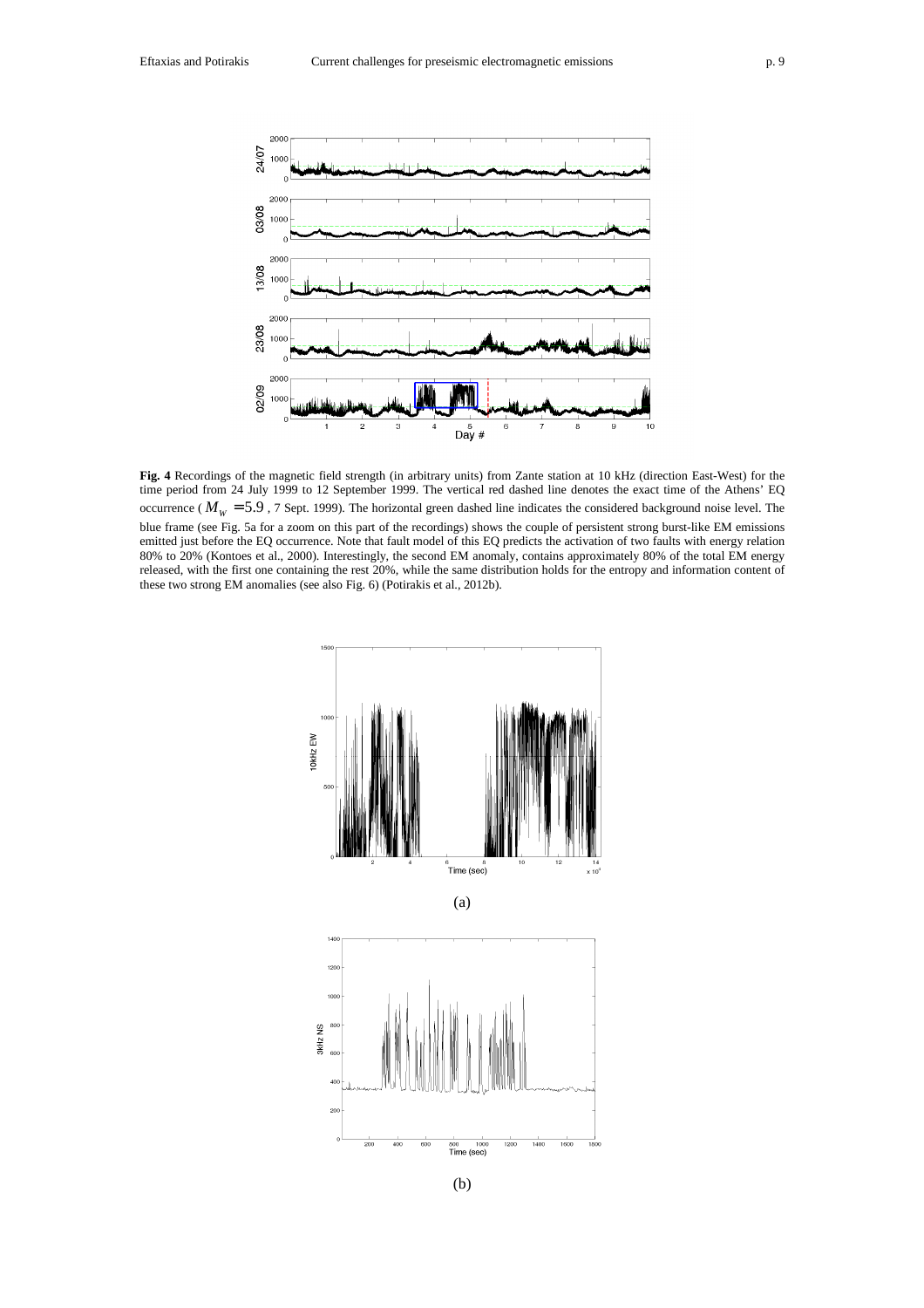**Fig. 5** Recordings of the magnetic field strength (in arbitrary units) from Zante station: strong burst-like EM emissions emitted just before the EQ occurrence (a) at 10kHz (direction East-West) before the Athens' EQ ( $M_W = 5.9$ , 7 Sept. 1999) (above the background noise level, please refer to the blue frame in Fig. 4), and (b) at 3kHz (direction North-South) before the Kozani-Grevena EQ ( $M_w = 6.6$ , 13 May 1995).

Recent high quality laboratory experiments strongly support the above mentioned crucial hypothesis. Indeed, stick-slip events rooted in the damage of a strong contacts are characterized by sudden shear stress drops that range from 10%-30% of the maximum frictional strength (Johnson et al., 2008). Thus, if our hypothesis is correct, laboratory experiments should reveal that the radiation of EM signals is observed only during sharp drops in stress close to global rupture. This situation really happens. *Strong EM pulses are emitted only during stress drops around the peak of stress, while the amplitude of the emitted EM fields is proportional to the rate of stress drop. On the contrary, during the last phase of the post-peak stage, that is the softening branch in the load versus time diagram, no EME is detected, while, in contrast, the most intense AE emerges* (Fukui et al., 2005; Lacidogna et al., 2011; Carpinteri et al., 2011; Carpinteri et al., 2012). *Consequently, a kHz EM silence is observed at the laboratory scale as it is observed at the geophysical scale.* Importantly, Tsutsumi and Shirai (2008) recorded clear transients in the electric and magnetic fields upon sudden slip in stick-slip experiments on dry quartzfree rock specimen. The authors note that the transients EM signals were observed only when the fault slip occurred by stick-slip mode, not by a stable mode of the sliding, and the amplitudes of signals increased with increasing stress drop. The authors propose that the generation process of the EM signals is closely related to the characteristic behavior of the fault at the time of the initiation of slip during stick-slip events, probably with respect to the intensity of the signals.

A characteristic feature of the observed kHz EM precursor is its *abrupt launch*. This feature is well justified in terms of laboratory and numerical experiments. Indeed, as it was mentioned, large EQs initiate at a small nucleation area and grow as propagating rupture fronts which activate the multitude of fault patches. Numerical (e.g. Lockner and Madden, 1991) and laboratory (e.g. Reches, 1999; Reches and Lockner, 1994) studies indicate the *abrupt initiation of the nucleation phase* of the ensuing global rupture justifying the abrupt emergence of kHz EM precursor. The abrupt cease of the kHz EME is also justified (see Section 5.1).

We note that, McGarr and Fletcher (2003) and McGarr et al. (2010) suggest that stick-slip friction events observed in the laboratory and EQs in continental settings, even with large magnitudes, have similar rupture mechanisms.

#### **4.2 Focus on the aspect of the self-affine feature of fracture and faulting.**

From the early work of Mandelbrot, the aspect of the self-affine nature of faulting and fracture is widely documented from field observations, laboratory experiments, and studies of failure precursors at the small (laboratory) and large (geophysical) scale. Universal structural patterns of fracture surfaces, weakly dependent on the nature of the material, on the failure mode, and on the scale of fracture, have been well established. *Therefore, a set of strong criteria has been formed that permit a strict test of the hypothesis that the kHz EME originates in the damage of asperities*. We have shown that such a test is positive. Indeed:

Fracture surfaces were found to be self-affine following the persistent fractional Brownian motion (fBm) model over a wide range of length scales (Chakrabarti and Benguigui, 1998). We have shown that the profile of the observed kHz EMEs follows this model (Contoyiannis et al., 2005; Minadakis et al., 2012a).

The self-affine behavior can be quantitatively characterized by a single Hurst exponent,  $H$ , as the average heights difference  $\langle y(x) - y(x + L) \rangle$  between two points on a profile increases as a

function of their separation, L, like  $L^H$  with  $H \sim 0.75$ , weakly dependent on the nature of the material, on the failure mode, and on the spatial scale of fracture. We have shown that the roughness of the profile of the observed kHz EM anomaly is in consistency with the aforementioned universal *H* − value (Kapiris et al., 2004; Contoyiannis et al., 2005; Minadakis et al., 2012a).

In the frame of the aspect of self-affine nature of faulting and fracture, the activation of a single fault should behaves as a "reduced image" of the regional seismicity, and a "magnified image" of the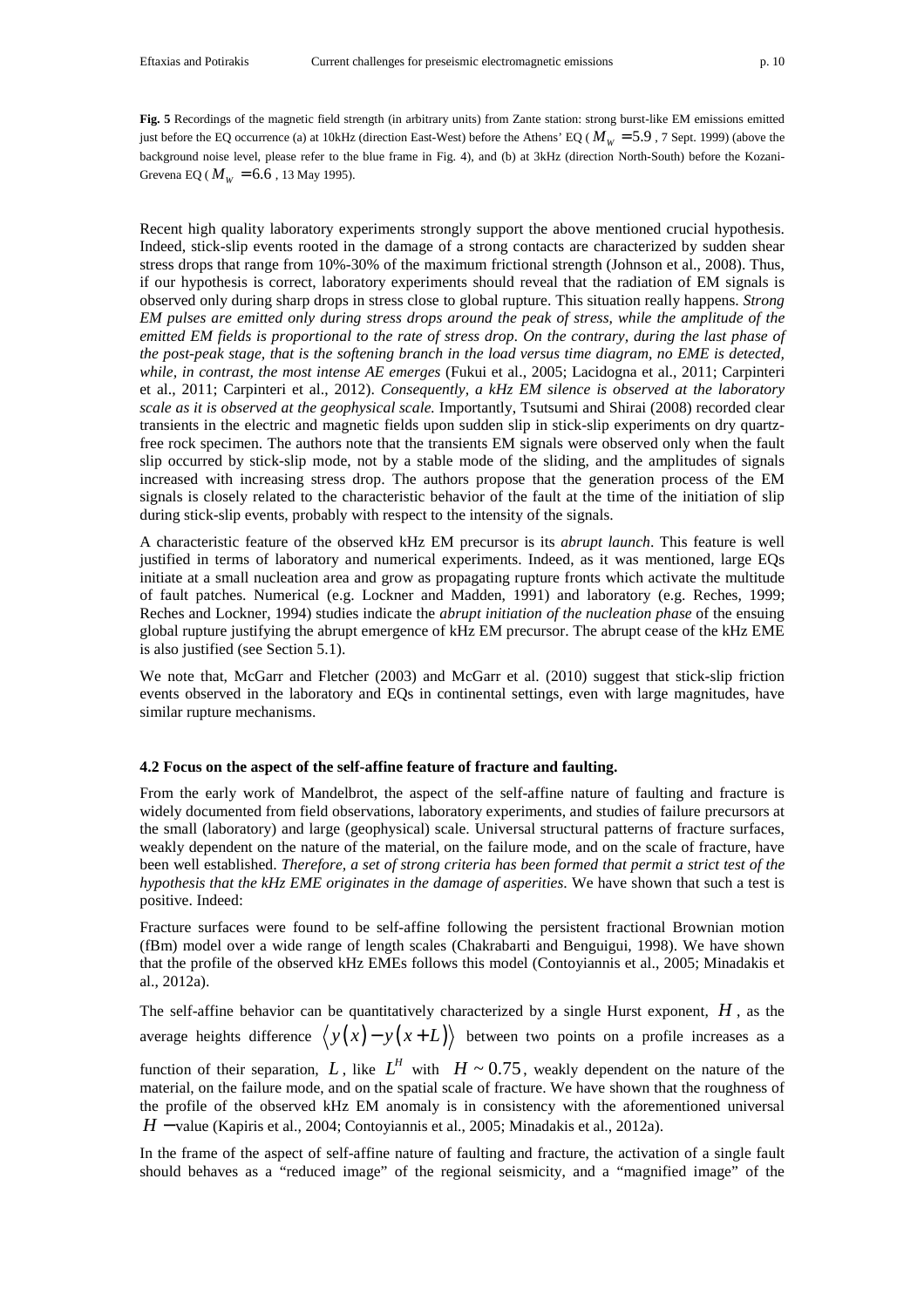laboratory seismicity. We have shown that this happens: it has been shown that the populations of (i) EM-EQs included in an observed EM precursor associated with the activation of a single fault (SubSec. 4.1), (ii) EQs occurred on many faults included in a wide seismic region during a large time interval, and (iii) laboratory AE or EME pulses follow exactly the same relationship between frequency and event magnitude. This examination has been performed by means of traditional Gutenberg-Richter power-law, as well as in terms of a non-extensive function which is rooted in first principles of nonextensive statistical mechanics (Papadimitriou et al., 2008; Eftaxias, 2009; Minadakis et al., 2012a,b).

#### **4.3 Focus on extreme event features.**

A multidisciplinary analysis has also revealed that the kHz EM precursor possesses the following crucial characteristic of an extreme event (Karamanos et al., 2005, 2006; Kalimeri et a., 2008; Papadimitriou et al., 2008; Eftaxias et al., 2009; Eftaxias et al., 2010; Potirakis et al., 2012a, 2012b 2012c; Minadakis et al., 2012a; Eftaxias, 2012): (i) *High organization, high information content;* (ii) *Strong persistency*, indicating the presence of a positive feedback mechanism in the underlying fracto-EM mechanism that leads the systems out of equilibrium. (iii) *Existence of clear preferred direction of fracture activities*; (v) *Absence of any footprint of a second order transition in equilibrium or truncated- Lévy - walk type mechanism.* 

In summary, it might be difficult for someone to accept that such emerged kHz EM anomalies are indeed seismogenic ones. However it is even more difficult to prove that they are not.

## **5. Stage 3: Does the emergence of the kHz EM silence constitute a puzzling feature?**

As it was said in the previous section, recent high quality laboratory experiments strongly support the hypothesis that the observed EM silence before the EQ occurrence is also observed at the laboratory scale. However, accumulated evidence enhances the view that this silence is not a puzzling feature but the final precursory signal indicating the stage of the preparation of dynamical slip which results to the fast, even super-shear, mode; this is a slip mode which surpasses the shear wave speed.

### **5.1 An approach by means of laboratory experiments and numerical studies.**

Recent laboratory experiments and numerical studies justify the observed pre-seismic EM silence by means of the sharp drop in the contact area at the peak stage, the behavior of the elastic moduli as damage increases, and the recently performed clarification that the recorded AE and EME, in general, are not two sides of the same coin*.* More precisely:

1. Park and Song (2013) have presented a new numerical method for the determination of contact areas of a rock joint under normal and shear loads. They report that, "at the peak stage, the normal dilation was initiated, which led to a sharp drop in the contact area. Approximately 53% of the surface area remained in contact, supporting the normal and shear loads. The active zone was partially detached, and the inactive zone was partially in contact. After the peak stage, the contact area ratio *decreased rapidly* with increasing shear displacement, and few inactive elements came into contact until the residual stage. At the residual stage, only small fractions, 0.3%, were involved in contact." *The rapid decrease of contact area ratio is in full agreement with the observed abrupt cease of the kHz EME. Thus, the last emerged kHz EM avalanche (electromagnetic earthquake) into the EM precursor may reveal the damage of the last strong asperity which sustains the system in the sticking regime.* The above mentioned scenario which bridges the observed kHz preseismic EME with recent experimental results and leads to the crucial hypothesis that the observed EM precursor mirrors the damage of a critical number of asperities that leads to the transition to the preparation of the final fast slip calls for further documentation. We recall that, McGarr and Fletcher (2003) and McGarr et al. (2010) suggest that stick-slip friction events observed in the laboratory and EQs in continental settings, even with large magnitudes, have similar rupture mechanisms.

2. As it was mentioned, stick-slip events rooted in the damage of a strong contacts are characterized by sudden shear stress drops that range from 10%-30% of the maximum frictional strength (Johnson et al., 2008). The occurred sharp drop in stress means that the strain resistance dramatically decreases. Elastic moduli, characteristics of the solid being considered, are the key parameters for defining relationships between stress and strain and evaluating strain resistance. Laboratory and theoretical studies show that the break of an element is associated by decrease of elastic modulus of damaged material (Amitrano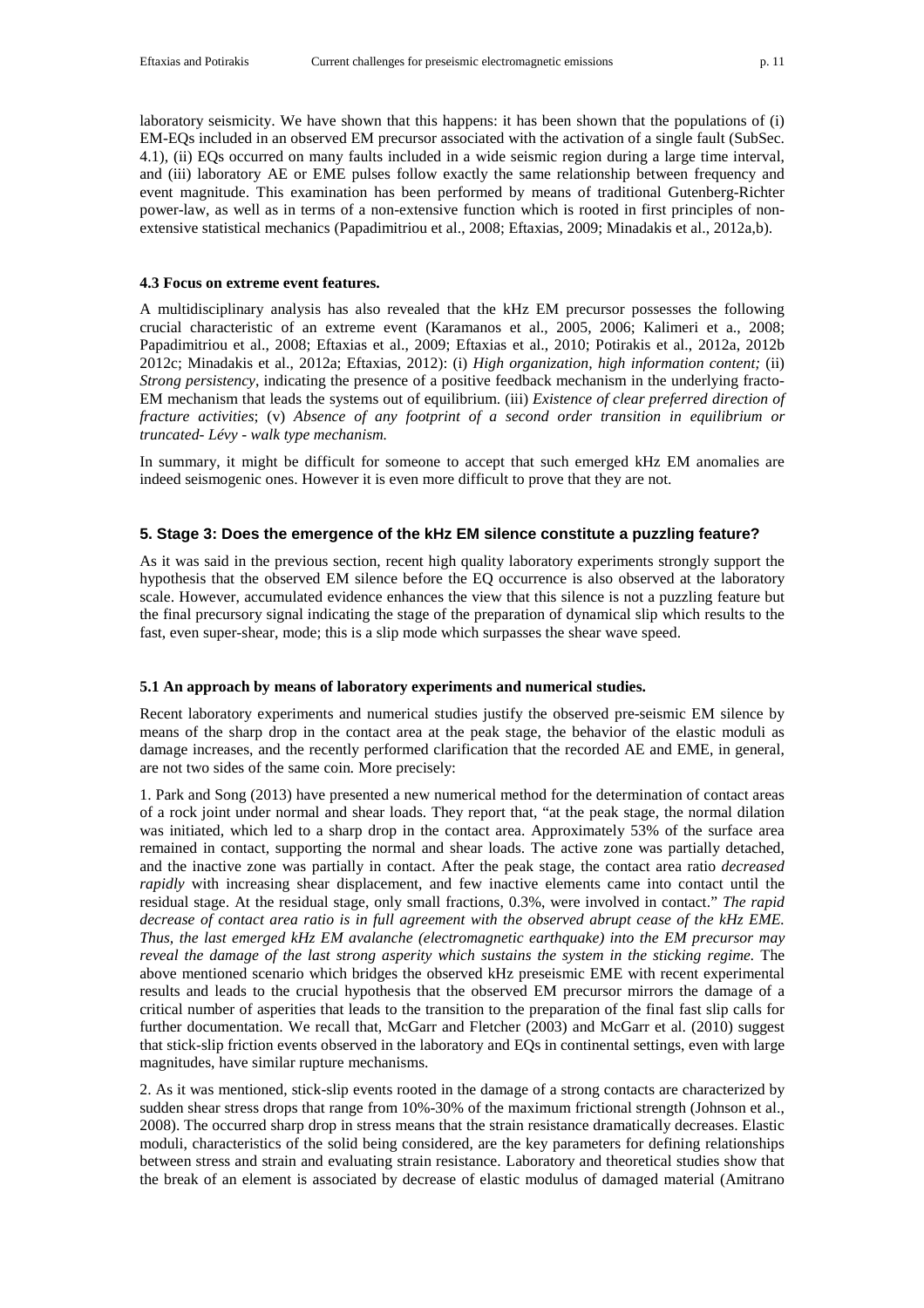and Helmstetter, 2006); the elastic modulus significantly decreases as damage increases, approaching to zero as the global fracture is approaching (Lin et al., 2004; Shen and Li, 2004; Chen, 2012). On the other hand, elastic moduli also constitute crucial parameters for the detection of AE or EME from material experiencing "damage". An increase of Young modulus and strength enhances the EME amplitude (Nitsan, 1977; Khatiashvili, 1984; Rabinovitch et al. 2002; Fukui et al., 2005). It might be concluded that the observed kHz EM gap just before the EQ occurrence is further supported by the above mentioned well established behavior of the elastic moduli.

3. The up to a few years ago view was that AE and the EME are two sides of the same coin. On the other hand, laboratory experiments in terms of AE were showing that this emission continues increasingly up to the time of the final collapse. The combination of the above mentioned features supported the up-to-now impression that the appearance of EM silence just before the EQ occurrence is really a puzzling feature. However, recent accumulated experimental evidence enhanced some older ones indicating that the aforementioned well accepted view was false; *the recorded AE and EME, in general, are not two sides of the same coin.* Indeed, simultaneous laboratory measurements of AE and EME reveal the existence of two categories of AE signals (Yamada et al., 1989; Mori et al., 1994; Morgounov, 2001; Mori et al., 2004a, b, 2006, 2009; Mori and Obata, 2008; Lacidogna et al. 2010; Baddari and Frolov, 2010; Carpinteri et al., 2012):

(i) *AE signals which are associated with EME signals.* Both emissions are simultaneously generated during the creation of new fresh surfaces which is accompanied by the rupture of interatomic bonds and charge separation.

(ii) *AE signals which are not associated with EME signals. It has been proposed that this category of AE is rooted in frictional noises that appear during the rearrangements of the previously created fragments which are not accompanied by significant production of new surfaces.*

As it was mentioned, *laboratory studies reveal that strong AE and EME are simultaneously observed*  during stress drops occurred close to peak stage in the load versus time diagram (Fukui et al., 2005; Lacidogna et al., 2011; Carpinteri et al., 2011; Carpinteri et al., 2012)*. At this* stage *new fresh surfaces, which are accompanied by the rupture of interatomic bonds and charge separation*, are produced. Thus the simultaneous emission of strong kHz AE and EME is reasonable. However, during the last phase of the post-peak stage, that is the softening branch in the load versus time diagram, which is not accompanied by significant production of new surfaces*,* no EME is detected, while, on the contrary, the most intense AE emerges (e.g., Morgounov, 2001; Baddari and Frolov, 2010; Carpinteri et al., 2012).

*In summary, recent laboratory and numerical evidence exactly corresponds to the data obtained at the geophysical scale where EME is observed just before the EQ while there is no EME at the time of the EQ occurrence*.

#### **5.2 An approach by means of granular packings.**

We recall that there is evidence for the existence of a wide range of sliding velocities (or shear rates), even super-shear rupture modes that surpass the shear wave speed in the final stage of fast dynamical slip (Scholz, 2002; Xia et al., 2004, 2005; Coker et al., 2005; Ben-David et al., 2010). The appearance of fast sliding implies the existence of a kind of *"lubrication"* mechanism between fault plates.

Recent studies verify that gouge formation which behaves as bearings is found to be ubiquitous in brittle faults at all scales, and most slip along mature faults is observed to have been localized within gouge zones, while gouge included in various faults display similar characteristics (Chester and Chester, 1998; Sornette 1999, Wilson et al, 2005; Reches and Dewers, 2005; Baker and Warner, 2012). Wilson et al. (2005) propose that the observed fine-grain gouge is formed by dynamic rock pulverization during the propagation of a single EQ; a gouge zone is quickly developing with progressive slip reaching thicknesses larger than the height of the asperities, and further grain-size reduction occurs by systematic grain crushing due to amplified grain-contact stresses enhanced by the formation of stress-chains (Reches and Dewers, 2005 and references therein). In this case, the system can be regarded as granular matter that is sheared by the two surfaces (Kawamura et al., 2012 and references therein). Thus, tectonic faults are a characteristic example of shear failure in narrow zones (Åström et al., 2001; Alonso-Maroquin, et al., 2006). Numerical studies show that the so-called shear bands appear, for example, in granular packings (Åström et al., 2000; 2001) while there local "rotating bearings" are spontaneously formed (Åström et al., 2000). Many authors report the discovery of a selfsimilar space-filling bearing in which an arbitrary chosen sphere can rotate around any axis and all the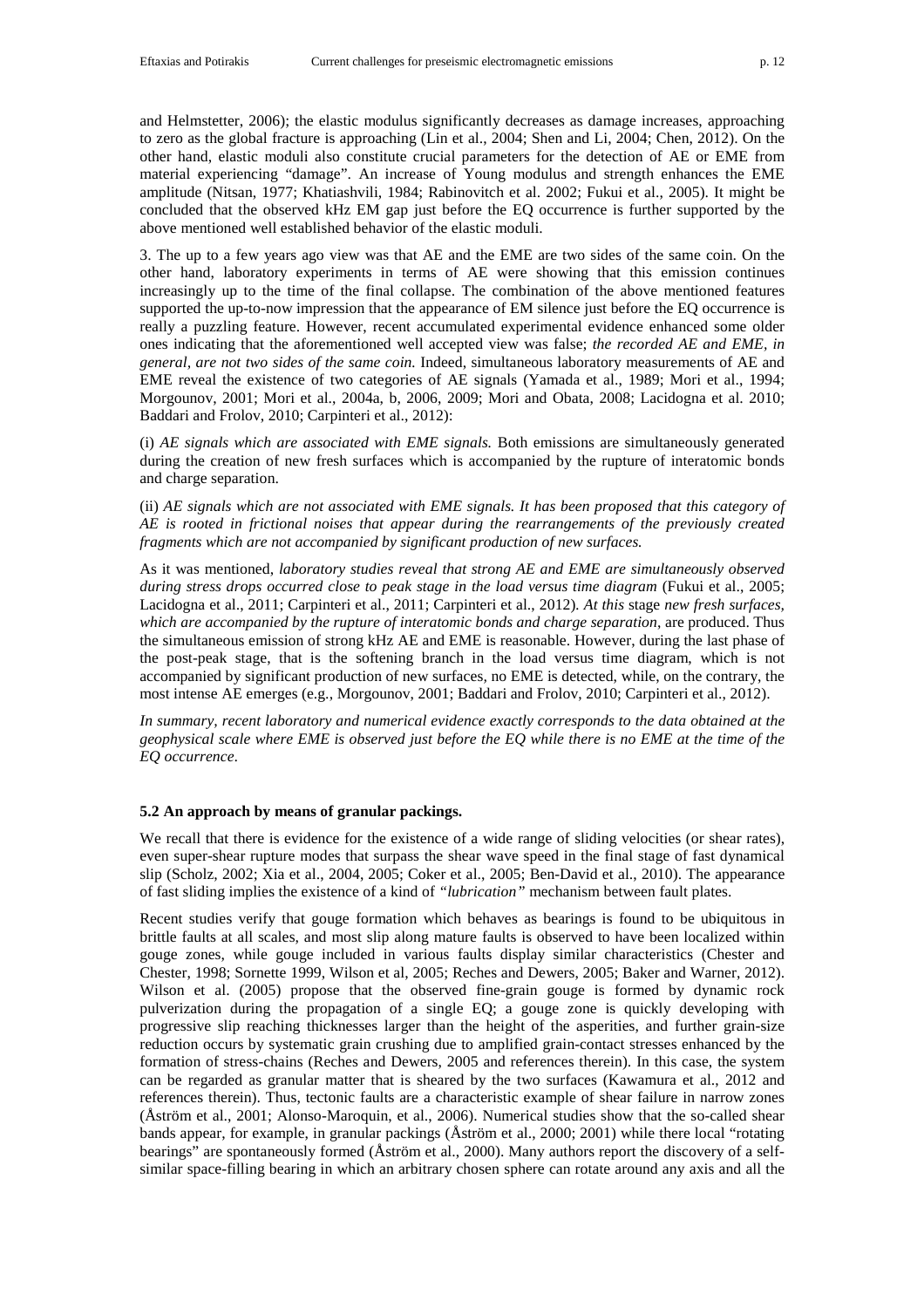other spheres rotate accordingly with negligible torsion friction (Baram et al., 2004; Verrato and Foffi, 2011; Åström and Timonen, 2012; Reis et al., 2012). We note that not only granular dynamics simulations but laboratory Couette experiments (Veje et al., 1999) demonstrate the spontaneous formation of bearings processes. Such a bearing-like mechanism has been proposed to explain the "lubrication" of the fault surfaces (e.g., Åström et al., 2000; Åström et al., 2001; Baram et al., 2004; Alonso-Marroquin et al, 2006). The above mentioned *"lubrication"* mechanism justifies the appearance of preseismic EM silence.

Now we focus on the duration of the observed EM silence. Two regimes for granular friction have been proposed *the quasi-static and dynamic regimes* (Midi, 2004; Da Cruz et al., 2005; Mizoguchi et al., 2006, 2009; Forterre and Pouliquen, 2008 ; Hayashi and Tsutsumi, 2010; Kawamura et al., 2012 and references therein). *Laboratory and numerical studies show that a time interval is needed for the formation of a shear band in the granular medium and thus for the transition from quasi-static to dynamic surface flow of a granular system.* Numerical studies reveal that this transition is characterized by intermittent local dynamic rearrangements and can be described by an order parameter defined by the density of critical contacts, namely, contacts where the friction is fully mobilized. Analysis of the spatial correlation of critical contacts shows the occurrence of "fluidized" clusters which exhibit a power-law divergence in size at the approach of stability limit, as predicted by recent models that describe the granular systems during static/dynamic transition as a multiphase system (Sharon et al., 2002 and references therein). Laboratory studies also show local rearrangements. For example, quantitative X-ray diffraction analyses indicate that strain localization and grain size reduction are also accompanied by changes in the nature and abundance of phases at rock localities (Boulton et al., 2012). Laboratory studies by means of acoustic measurements (Khidas and Jia, 2012) reveal that when a granular medium is sheared, the shear strain is essentially localized in a narrow zone location at the mid-height of the box where a shear band is formed. Such a shear localization zone exhibits distinct features compared to the rest of the medium, including extremely large voids and the presence of a highly anisotropic network of force gains (Khidas and Jia, 2012 and references therein). Welker and McNamara (2011) have studied a numerical simulation of granular assemblies subjected to a slow increasing deviator stress. They found that during the first half of the simulation, sliding contacts are uniformly distributed throughput the packing, but in the second half, they become concentrated in certain regions. This suggests that the loss of homogeneity occurs well before the appearance of shear bands.

*In summary, laboratory, theoretical and numerical studies indicate that the stage of preparation of the fast dynamical slip is associated with the appearance of a rolling-type "lubrication" mechanism of the included gouge between the fault surfaces. This phase is not accompanied by significant damage (breaking bonds) of brittle and strong material. A time interval is needed for the formation of a shear band in the granular medium and thus for the transition from quasi-static to dynamic surface flow of a granular system. The absence of kHz EM emission just before and at the time of the EQ occurrence is therefore fully justified.* 

## **5.3. The heat-flow paradox and the EM silence paradox: two sides of the same coin.**

One of the unresolved controversies in this field is a phenomenon that geophysicists call "*the heat-flow paradox*" (Sornette, 1999; Alonso-Marroquin, 2006 and references therein). To allow for large EQs, a fault should have a large friction coefficient so that it can restore a large amount of elastic energy and overpass large barriers. According to common sense, when two blocks grind against one another, there should be friction, and this should produce heat. Thus, large EQs should generate a large quantity of heat due to the rubbing of the two fault surfaces. However, measurements of heat flow during EQs were not able to detect the amount of heat predicted by simple frictional models. Calculations using the value of rock friction measured in the laboratory, i.e., a typical friction coefficient between 0.6 and 0.9, lead to overestimation of the heat flux. As an example, one refers in this context to the heat flow observations made around the San Andreas fault, which show that the effective friction coefficient must be around 0.2 or even less (Alonso-Marroquin, 2006 and references therein).

It might be concluded that the paradox of EM silence and the heat-flow paradox are two sides of the same coin. Both paradoxes originate from the appearance of low dynamical friction coefficient during the last stage of EQ generation, namely, the stage that prepares the final fast, even supershear, slip. We cannot deny the existence of preseismic EME because of the EM silence paradox, in the same sense that we cannot deny the existence of EQs because of the heat-flow paradox.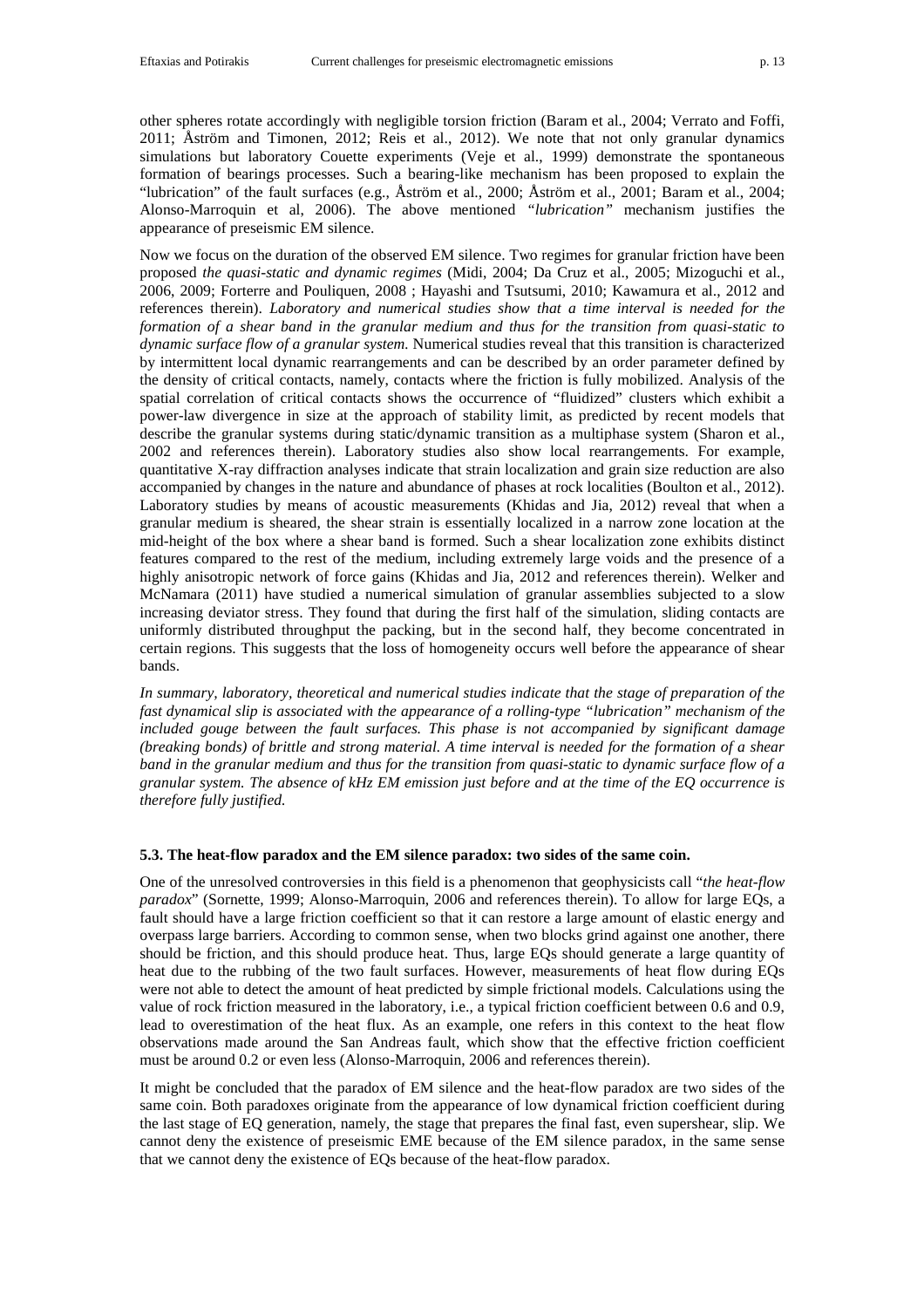*It might be concluded that the systematically observed EM silence just before the EQ occurrence is a crucial feature of fracture process from the laboratory up to the geophysical scale constituting the last precursor of the imminent global instability and not a paradox feature.* 

# **6. Why are the EM signals associated with small precursory strain changes but not with much larger co-seismic strains? -Shedding light from nanoscale plastic flow on the geophysical scale.**

The general observation of strong intermittent precursory EM signals without co-seismic ones is actually important because strain changes are largest at the time of EQ. Any mechanism of EM precursors generation must explain why EM signals are associated with small precursory strain changes but not with much larger co-seismic strains. *We argue that a size-scale effect explains the aforementioned, considered as paradox, feature.* A size-scale effect is defined as a change in material properties which is rooted in a change in either the dimensions of an internal feature or structure or in the overall physical dimensions of a sample.

It is now well established that plastic flow is size depended, characteristically, flow stress or hardness are increasing with decreasing volume of material under load (Miguel et al., 2001; Dimiduk et al., 2006; Ward et al., 2009 and references therein). Plastic deformation in macroscopic samples is described as a *smooth* process occurring in an elastic continuum. However, recent experiments on micron-sized crystals reveal *step-like stress-strain* curves. Dislocation dynamic model suggests that the onset of plastic flow corresponds to a non-equilibrium phase transition, controlled by the external stress that separates a jammed phase, in which dislocations are immobile, from a flowing phase (Miquel et al., 2002). Plastic flow proceeds thorough a sequence of intermittent slip avalanches (Uchic et al., 2004; Richeton et al., 2005, 2006; Dimiduk et al., 2006; Miguel and Zapperi, 2006; Csikor et al., 2007; Dahmen et al., 2009; Zapperi, 2012). The resulted irreversible deformations intermittently change the microscopic material shape, while the isolated slip events lead to jumps in the stress-strain curves (strain bursts).

The statistics of the aforementioned discrete changes can reveal the underlying processes. Importantly, the emerging population of discrete slip events of microplasticity follows a scale-free (power-law) size distribution. On the contrary, in macroscopic sample plasticity appears as a smooth process. Therefore, a raised intriguing question refers to the nature of the cut-off which truncates scale-free behavior at large avalanches. More precisely one wonders (Csikor et al., 2007): If there is no intrinsic limit to the magnitude of dislocation avalanches, why do we not see them in deformation curves of macroscopic samples? Are the properties of dislocation avalanches truly universal?

Through ultra-precise nanoscale measurements on pure metal crystals loaded above the elastic-plastic transition, Dimiduk et al. (2006) directly determined the size of the emerged discrete slip events; the displacement events, ∆*l* , follow a scale-free distribution with probability density function  $p(\Delta l) \sim \Delta l^{-a}$  with  $a \sim 1.5$ . The founded scaling relationship is independent of sample size over

the range examined as well as the gradually increasing stress over the range of the test, namely, there is no work-hardening effect for single slip-plane flow. Based on an alternative approach suggested by Newman (2005) the authors estimated a power-law slope of  $1.60 \pm 0.02$  by a bootstrap method. On the other hand, a statistical characterization of intermittent plastic strain bursts has also been performed by means of AE. Dynamical processes associated with, nucleation, motion and emergence of dislocation groups and regular dislocations pileups (such as slip bands and cracks) on the crystal surfaces, cause AE. Experimental studies through AE have revealed that the plastic flow in crystalline solids is characterized by temporal intermittency. The emerging AE is consisted of a sequence of intermittent avalanches. The energy *E* of the acoustic bursts follows a scale-free distribution, having a probability density function  $p(E) \sim E^{-\kappa}$  with  $\kappa \sim 1.5 - 1.6$  (Weiss and Grasso, 1997; Weiss and Marsan, 2003; Miguel et al., 2001; Zaiser and Moretti, 2005; Richeton et al., 2005; 2006). The scalefree behavior is extended up to over 8 decades. It is characteristic the absence of any cut-off. We pay attention to the finding that the exponents associated with the probability density function of both discrete slip events and AE events are practically identical. This implies that a fixed fraction of the work done by the external stresses during an elongation jump is released in the form of acoustic energy (Schwerdtfeger et al., 2007).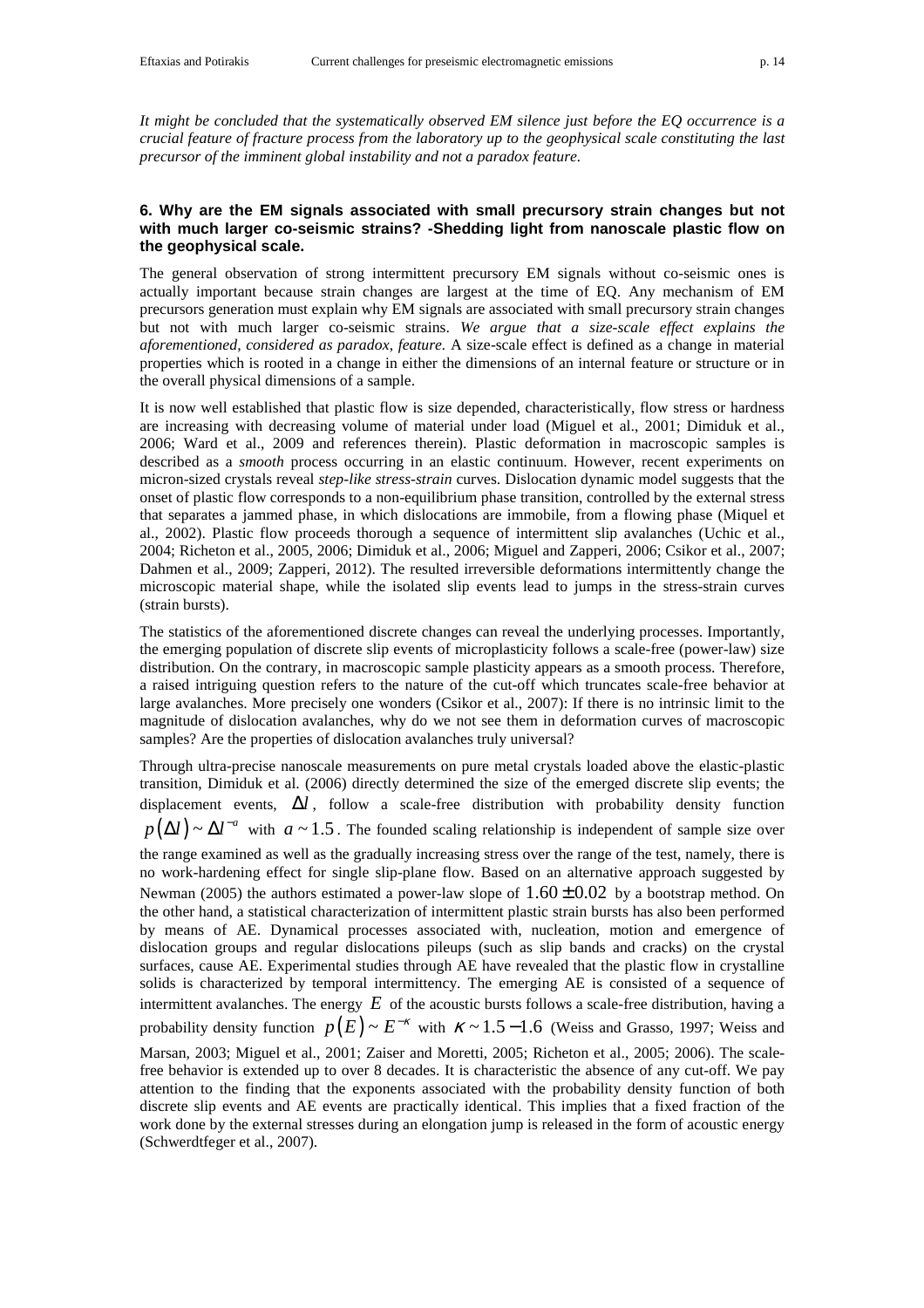Dimiduk et al. (2006) conclude that the aforementioned results support an emerging view that *a statistical framework that creates a coarse-grained description of dislocation response is needed to bridge the gap between the behavior of individual dislocations and the ensemble of dislocations that govern macroscopic metal plasticity. Importantly,* Sethna et al. (2001) propose that the existence of a scale-free set of variables that describe deformation suggests that such a coarse-graining variable set really exists. *This assessment puts dislocation motion in the same class as EQs, sand pile avalanches, magnetic domain dynamics, and a wide variety of other dynamical systems. Dislocated nanocrystals are a model system for studying EQs generation; in analogy to plate tectonics, smooth macroscopicscale crystalline glide arises from the spatial and time averages of disruptive EQ-like events at the nanometer scale* (Dimiduk et al., 2006).

Csikor et al. (2007) determine the distribution of strain changes during dislocation avalanches by combining three-dimensional simulations of the dynamics of interacting dislocations with statistical analysis of the corresponding behavior, and establish the dependence of this distribution on microcrystal size. More precisely, according to their study, the avalanche strain distributions obey the

general form  $P(s) = Cs^{-\tau} \exp \left[ -(s/s_0)^2 \right]$ , where *C* is a normalization constant,  $\tau$  is a scaling

exponent, and  $s_0$  is the characteristic strain of the largest avalanches. The authors tested the robustness of the former equation in various physical situations and concluded that the distributions can be described with a universal exponent  $\tau = 1.5$ .

To elucidate the physical origin of the observed cut-off, Csikor et al. (2007) consider the proposition that during the progress of an avalanche, two processes reduce the effective stress upon the dislocations (Zaiser and Moretti, 2005; Zaiser, 2006): (i) Because of intrinsic hardening coefficient  $\Theta$ , a higher driving stress is needed to sustain the avalanche. The stress required to sustain-plastic flow increases with deformation, as if an additional back-stress  $\sigma_b = -\Theta \gamma$  was building up inside the crystal. The back-stress opposes the propagation of large plastic avalanches, including a finite characteristic size (Miguel and Zapperi, 2006). (ii) In case of displacement-controlled deformation, the driving stress decreases due to relaxation of the elastic strain. Based on these considerations they conclude that  $s_0 \propto bE/L(\Theta + \Gamma)$ , where  $\Gamma$  is the effective stiffness of the specimen-machine system (for a cubic compression specimen with rigid boundaries  $\Gamma$  equals the elastic modulus  $E$  ),  $L$  is the characteristic specimen size, and  $\dot{b}$  the dislocation Bungers vector modulus. Rescaling the experimental data points by setting  $s \rightarrow S = sL\Theta/bE$  and using a hardening coefficient  $\Theta = E/1000$ , Csikor et al. (2007) found that the scaled experimental data and simulated results are described by a single, universal scaling function  $P(S) \sim S^{-3/2} \exp \left[ -\left( S/0.6 \right)^2 \right]$ . Therefore, their results demonstrate the *universality* of avalanche behavior in plastic flow and elucidate the cross-over between episodic and smooth plasticity.

The fact that the avalanche strains decease in inverse proportion to the sample size explains why it is difficult to observe strain bursts in macroscopic samples. On the contrary, in AE measurements, the acoustic energy is recorded. The energy release associated with a dislocation avalanche may be assumed to be proportional to the dissipated energy *e*, which is related to the strain by  $e \approx \sigma sV$ , where  $\sigma$  is the stress and V is the volume. Hence, the cutoff of the AE energy distribution is expected to increase with sample size as  $e_0 \propto L^2$ . On the other hand, a strong correlation between AE and EME events has been well documented demonstrating that *during the plastic flow (damage)* both AE and EME are radiated as two sides of the same coin (Hadjicontis et al., 2007 and references therein).

*The above mentioned considerations explain why it is easy to observe the precursory strong intermittent avalanche-like EME at the geophysical scale while it is not easy to observe the associated intermittent strain bursts.* 

#### **7. Are the observed kHz EM signals in inconstancy with other precursors?**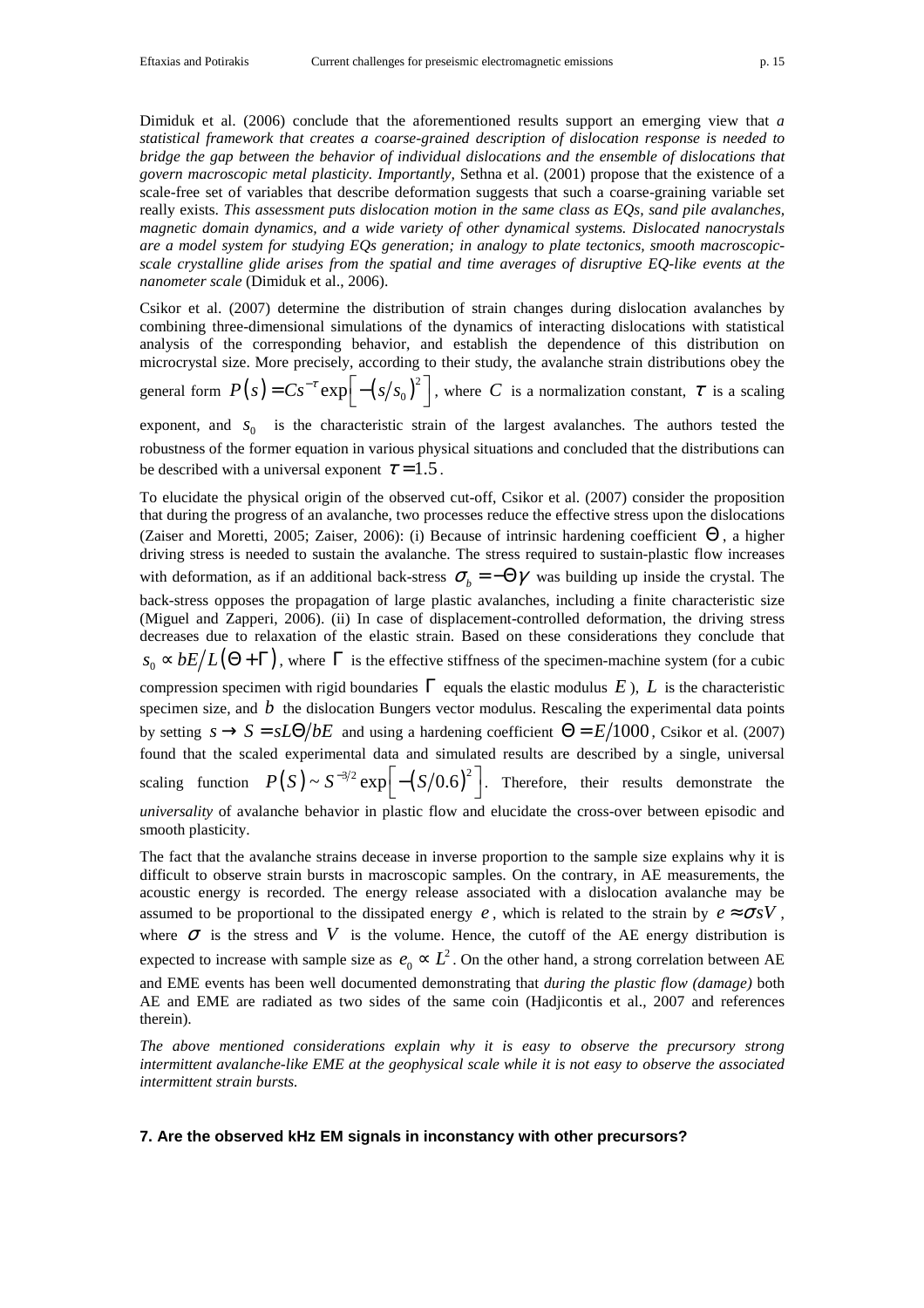At this point we refer to the argument that the absence of simultaneous geodetic or seismological precursors means that the observed kHz EM anomalies are not preseismic ones (Geller et al., 1997a). Recent research results show that this argument is not valid any more.

#### **7.1 Focus on the existence of simultaneous geodetic precursors.**

We recall that the observed kHz EM precursory activity is associated with the stick-slip mode (see Section 4). Slip fluctuates spatially because of pinning on local asperities (Perfettini et al., 2001). Sensitive and fast measurements have been performed by Nasuno et al. (1998) on sheared layers undergoing stick-slip motion with simultaneous optical imaging. Measurements of vertical displacements reveal dilation of material associated with each slip event. The hypothesis that these vertical displacements also cause deformations on the Earth's surface is reasonable. Consequently, the hypothesis that a precursory kHz EM activity should be consistent with other precursors rooted in the deformation of the Earth's surface is really reasonable. This requirement is fulfilled. Indeed, *Synthetic Aperture Radar interferometry (SAR)* is an imaging technique for measuring the topography of a surface, its changes over time, and other changes in the detailed characteristics of the surface. This method has demonstrated potential to monitor and measure surface deformations associated with EQs. Such deformations have also been reported in the case of the Athens EQ. Interferometric analysis of satellite ERS2 SAR images leads to the fault model of the Athens EQ (Kontoes et al., 2000). This model predicts the activation of two faults; the main fault segment is responsible for the 80% of the total seismic energy released, while the secondary fault segment for the remaining 20%. On the other hand, two strong avalanche-like kHz EM anomalies have been detected before the surface Athens surface EQ ( $M_W$  = 5.9, Sept. 7, 1999) with the following characteristics: The first and second anomaly lasted for 12 and 17 hours respectively with a cessation of 12 hours; the second anomaly ceased at about 9 hours before the EQ (cf. Fig. 6). Importantly, the observed kHz EM precursor is in agreement with the above mentioned findings performed by SAR or seismological techniques: the larger kHz EM anomaly, the second one, contains approximately 80% of the total EM energy released, with the first one containing the rest 20%. Notably, the same distribution holds for the entropy and information content of these two strong EM anomalies (cf. Fig. 6) (Eftaxias et al., 2001; Potirakis et al., 2012b).



**Fig. 6** (a) The two strong impulsive bursts in the tail of the recorded preseismic kHz EM emission (10kHz, East-West, magnetic field strength in arbitrary units) prior to Athens EQ (please refer to Fig. 4). For the specific signal excerpt, the EM Energy (in arbitrary units) (b), the Fisher information (c) and approximate entropy (d) evolution with time are presented. The light green, blue and yellow colored areas indicate the energy, information and 1-ApEn corresponding to the two bursts, respectively. The first (left) burst is responsible for the 22% of the EM energy, the 20% of the Fisher information, and the 22% of the ApEn, while the second (right) for the 78%, 80%, and 78%, respectively. All graphs are time aligned, the vertical red line indicates the time of occurrence of the EQ.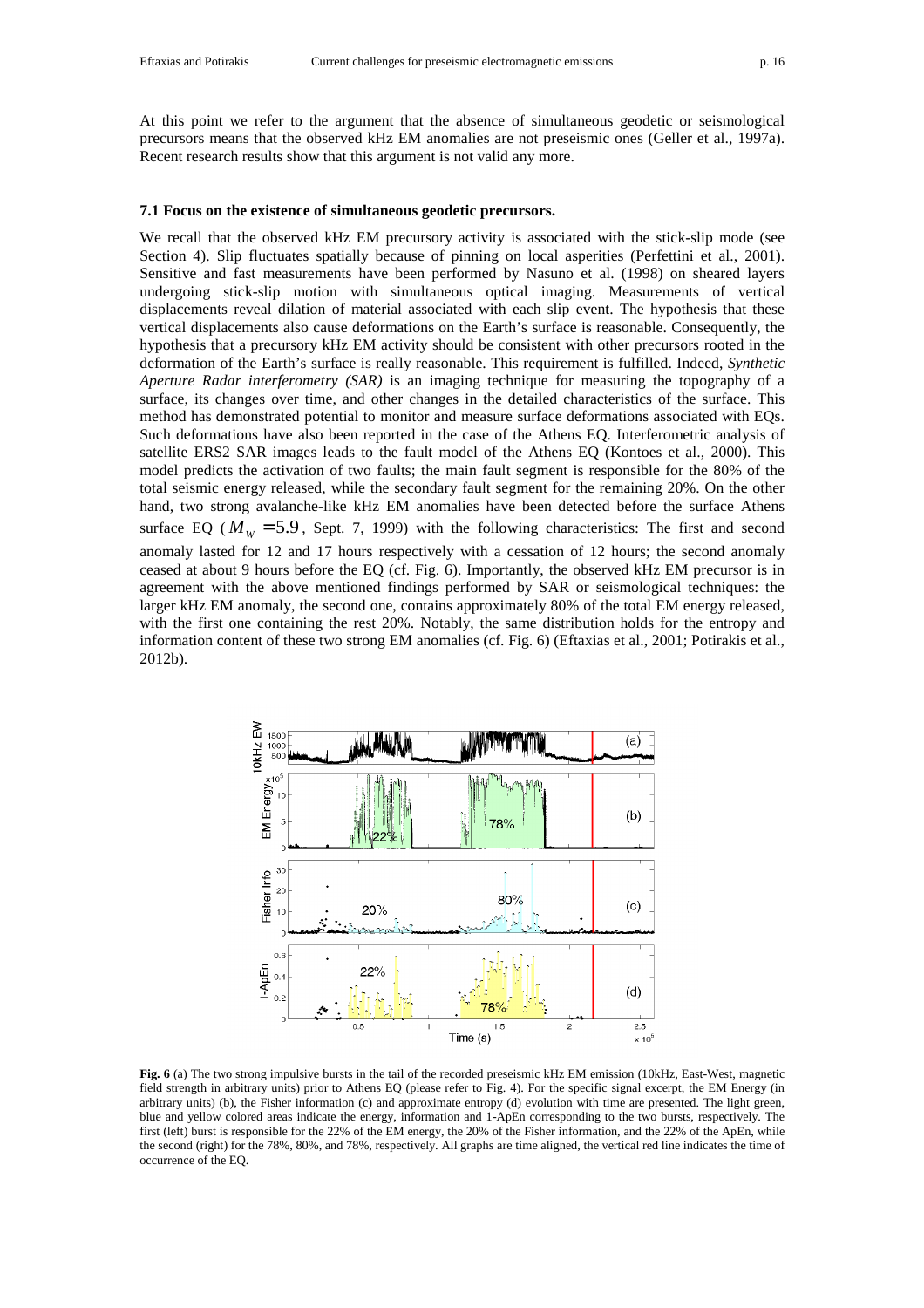### **7.2 Focus on the existence of simultaneous seismological precursors.**

A fractured induced pre-seismic EM emission and the corresponding foreshock seismic activity also should be different manifestations of the same system. This requirement is valid, as well.

*Focus on the kHz EME.* A seismic data analysis in the case of the Athens EQ indicates that a two-event solution is more likely than a single event; two EQs emerged a few seconds one after the other (Eftaxias et al., 2001), while the moment ratio of the two seismic events is not in conflict with the aforementioned distribution of energy in the two emerged kHz bursts. Moreover, based on concepts of nonextensive statistical mechanics we have further elucidated the link between the precursory kHz EME the last stage of the impending EQ generation (Minadakis et al., 2012a,b). Especially, it has been shown that the statistics of regional seismicity behaves as a macroscopic reflection of the physical processes in the activated main fault, which are mirrored in the emerged kHz emission, as it would be expected by the fractal nature of fracture and faulting.

The above mentioned exceptional observational evidence, beyond any analysis, strongly: (i) enhances the hypothesis that the kHz EM precursor is associated with the fracture of asperities via a stick-slip mechanism, (ii) supports a strong relation between the observed kHz EM anomalies and the associated fault modeling in terms of interferometric and seismological analysis.

*Focus on the MHz EME.* We recall that it has been shown that this precursor can be described in analogy to the critical phase transitions in statistical physics (see Section 3). Based on the recently introduced method of natural time analysis we have shown that both the precursory MHz EM emission and the corresponding foreshock seismic activity present common signs of criticality supporting the hypothesis that the MHz EM emissions and the foreshock seismic activity are different manifestations of the same complex system at critical state (Potirakis et al., 2013).

*In summary, recent experimental evidence seems to shake down the negative argument under study concerning the seismic nature of the observed kHz EM anomalies.* 

## **8. On the systematically observed EM silence during the aftershock period.**

EME, as a phenomenon rooted in the damage process, should be an indicator of memory effects, as well. Indeed, laboratory studies verify that: during cyclic loading, the level of EME increases significantly when the stress exceeds the maximum previously reached stress level (Kaizer effect) (Lavrov, 2005 and references therein; Hadjicontis et al., 2005; Mori and Obata, 2008; Mavromatou et al., 2008). The existence of Kaizer effect can justify the aforementioned silence. The stress during the aftershocks period does not exceed the previously reached maximum stress level associated with the main shock occurrence.

## **9. On the traceability of the EM precursors.**

A critical view often raised concerns the traceability of the fracture-induced EM emissions at the geophysical scale is that: "even if one accepts the generation of the EME before, and not at the EQ occurrence, an EM emission produced is the Earth's crust should be strongly attenuated by the Earth or, much more, by the sea before reaching the surface and being launched to the atmosphere*."* (Johnston, 1997).

First of all, we clarify that the observed EM precursors are associated with surface EQs that occurred on land or near coastline with magnitude ~6 or larger (e.g., Kapiris et al., 2002, 2003; Eftaxias et al., 2004; Karamanos et al., 2006). It is known that for an EQ with magnitude ~6 the fracture process extends to a radius of ~120km (Bowman et al., 1998). We argue that in this case the traceability of preseismic EME is justified. Indeed:

Accumulated evidence suggests that most of the released energy is consumed in creating the fault zone: (i) McGarr et al. (1979) conclude that "most of the released energy is consumed in creating the fault zone, with less than 1% being radiated seismically." (ii) Boler (1990) found that the energy of radiating elastic is smaller than 0.001 of the energy associated with *new areas.* (iii) Chester et al. (2005) conclude that energy required to create the *fracture surface area* in the fault is about 300 times greater than seismological estimates would predict for a single large EQ. *New surface areas* generated during an EO is  $S = 10^3 - 10^6$  m<sup>2</sup> for each m<sup>2</sup> of fault area. *We recall that during the formation of new surfaces EM radiations are emitted. Therefore, the hypothesis that a high amount of EME is radiated*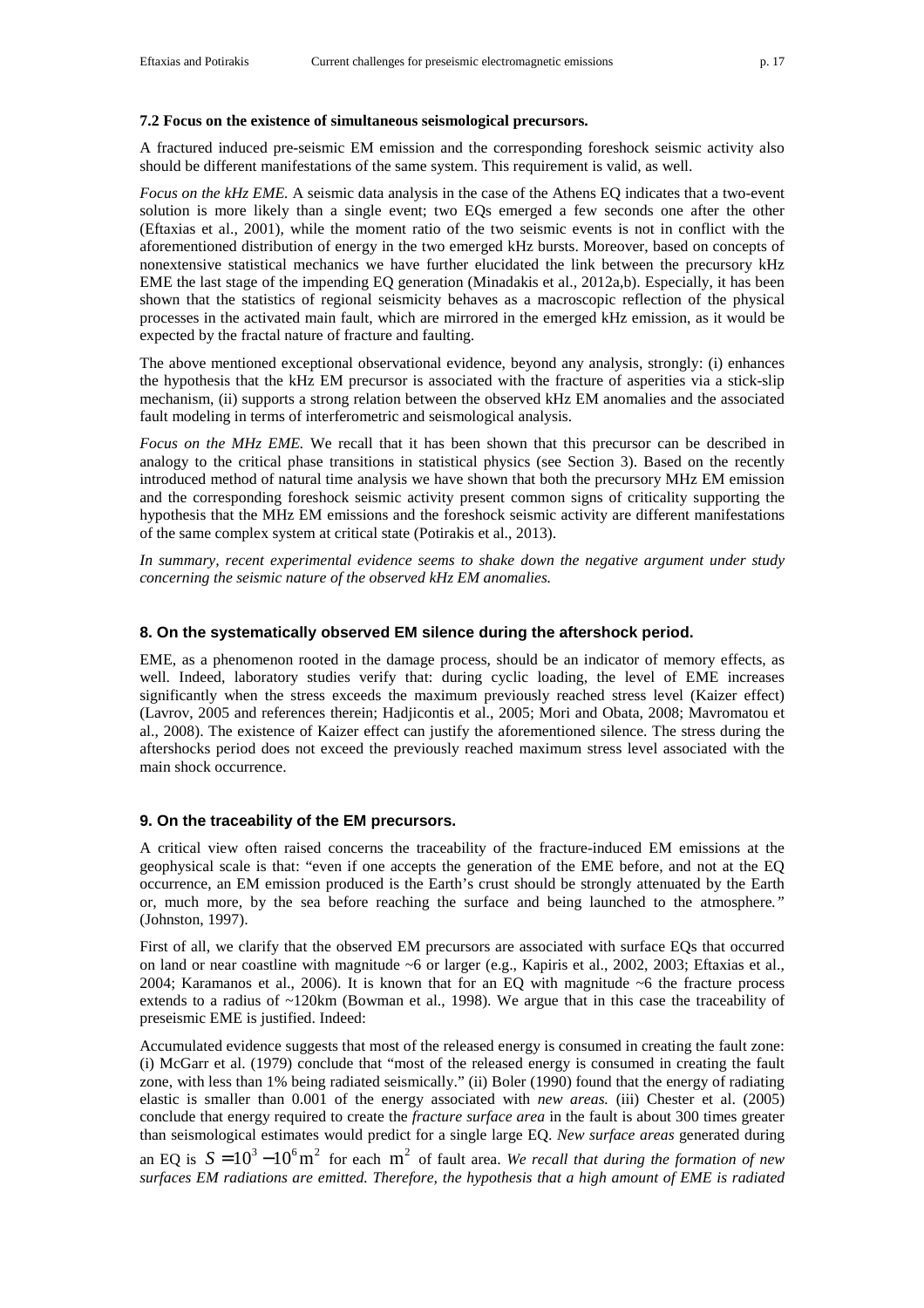*during the creation of the fault zone cannot be excluded.* On the other hand, a network of fracture traces having a fractal distribution in space is formed as the seismic event approaches. Fractals are highly convoluted, irregular shapes. The number of breaking bonds is dramatically higher in fractal fracture process in comparison to those of Euclidean fracture process. This situation justifies why a high amount of energy is consumed when the fault zone is created. The creation of the aforementioned network of traces / new surfaces forms a fractal network of EM emitters, namely, a Fractal Geo-Antenna which radiate in a cooperative way at the last stages of EQ preparation (Eftaxias et al., 2004). The observed precursory MHz – kHz EME are compatible to the notion of Fractal Geo-Antenna in the frame of the recently introduced Fractal Electrodynamics (Jaggard, 1990; Jaggard and Frangos, 2000), which combines fractal geometry with Maxwell's equations (Eftaxias et al., 2004). Interestingly: (i) The fractal dimension of the observed kHz EM precursors is  $D = 1.2$ , while a surface trace of a single major fault might be characterized by fractal dimension  $D = 1.2$  (Sahimi et al., 1993; Sornette, 1991). (ii) *Optimal paths* play a fundamental role in fracture. Recently, Andrade et al. (2009) have explored the path that is activated once this optimal path fails and what happens when this new path also fails and so on, until the system is completely disconnected. The authors conclude that for all disorders the path along which all minimum energy paths fracture is a fractal of dimension  $D = 1.22$ .

The aforementioned concepts may also imply an answer why the nature plays meaningful  $1/f$  music during the EQ preparation process. A huge amount of energy is consumed in risk-free (hazard-free) ruptures.

*It might be concluded that there is no reason why a high amount of fracture-induced EM emissions should not be directly launched through a Fractal Geo-Antenna to the atmosphere in the case of large surface EQs that occur on land.* 

# **10. Discussion-Conclusions**

This study is based on the consideration that a deeper understanding of the EM preseismic signals in terms recent results of basic science offers a way to achieve strict criteria for the characterization of the observed MHz and kHz EM anomalies as EQ precursors, and a better knowledge of the last stages of the EQ preparation process.

Based on a multidisciplinary analysis we conclude that the hypothesis that the following three stages model of EQ generation by means of preseismic fracture-induced MHz-kHz EM anomalies, *which is in full agreement with recent laboratory experiments,* cannot be excluded:

(i) The initially launched preseismic MHz radiation, as it happens at the laboratory scale, is due to the fracture of the highly heterogeneous system that surrounds the formation of strong brittle and high-strength entities (asperities) distributed along the rough surfaces of the major fault. This appears as a complex cumulative process involving long-range correlations, interactions, and coalescence of cracking events. It is characterized by a *negative feedback mechanism* and *can be described in analogy with a thermal phase transition of second order*. The analysis by means of the method of critical fluctuations reveals the *"critical epoch"* during which the "short-range" correlations evolve into "longrange" ones, as well as the *epoch of localization of damage process along the major fault* in consistency with the crucial feature of "symmetry breaking" that characterizes a second order phase transition. A truncated Lévy walk type mechanism can organize the heterogeneous system to criticality. The criticality of the MHz EM emission has been verified by the recently introduced method of *natural time*. Importantly, it has been shown by means of natural time that the corresponding foreshock activity also shows criticality.

In summary, the aforementioned crucial features strictly define an observed MHz EME as a preseismic one. We suggest that the appearance of a well documented such anomaly *does not mean that the EQ is unavoidable.* Its launch implies that the "siege" of asperities has already been started. The abrupt emergence of strong avalanche-like kHz EM activity reveals the fracture of asperities, if and when the local stresses exceed their fracture stress (Contoyiannis et al., 2005). The absence of MHz EME during the main event is justified.

(ii) The observed sequence of kHz EM avalanches which abruptly emerge in the tail of the preseismic EME, as it happens at the laboratory scale, originates in the stick-slip-like frictional stage preceding the preparation of final fast dynamic sliding. The sequence of electromagnetic bursts mirrors the sequential damage of asperities. This hypothesis is in consistency with: (i) recent laboratory studies;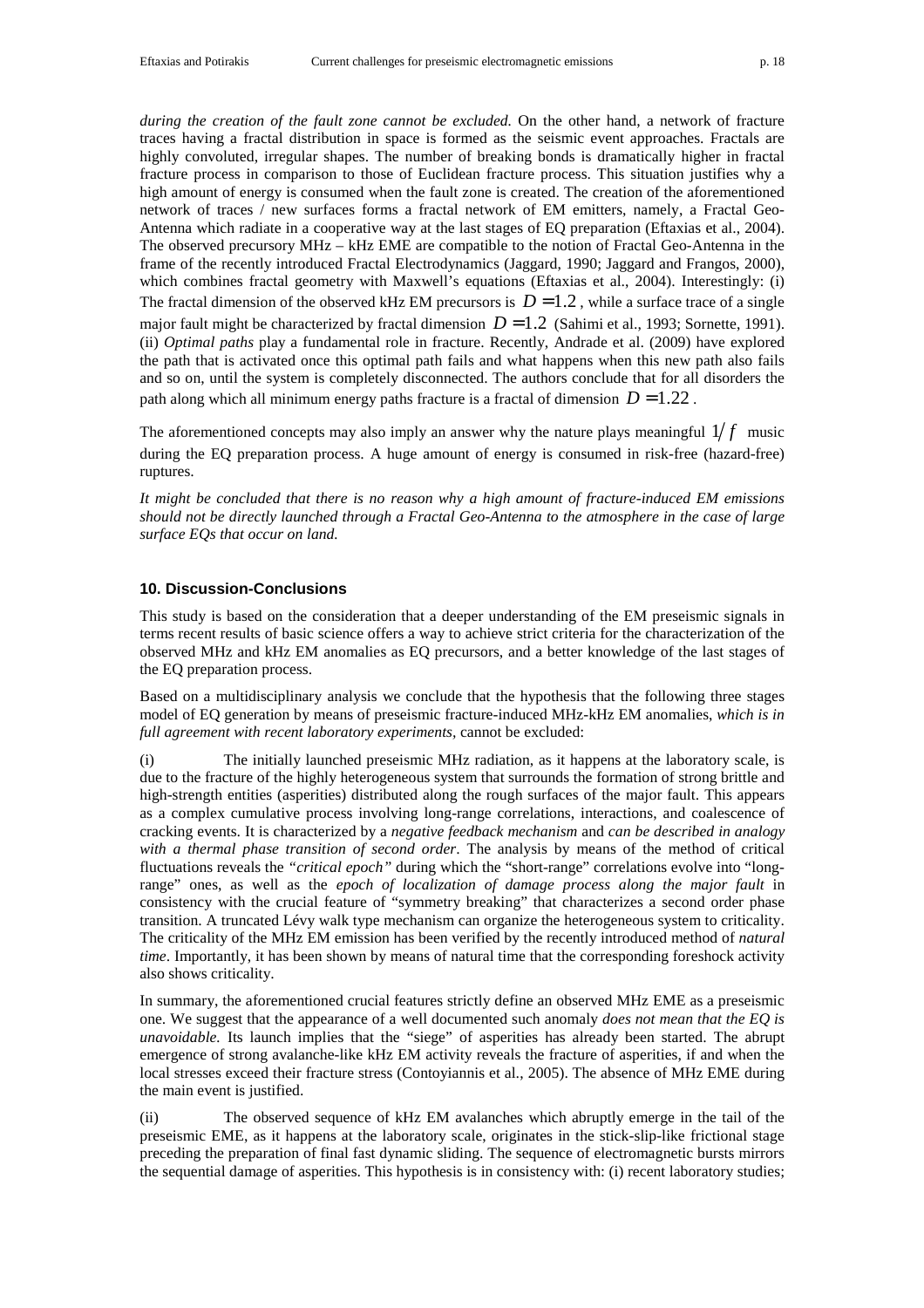(ii) universal structural patterns of fracture surfaces; (iii) the notion of self-affinity of fracture and faulting process; (iv) crucial characteristic of an extreme event; (v) with other precursors that are imposed by data from other disciplines, namely, seismology and SAR-interferometry.

In summary, the aforementioned crucial features strictly define an observed kHz EME as a preseismic one.

It might be difficult for someone to accept that a sequence of MHz and kHz EMEs which emerged one after the other within a short time interval, each of them fulfills the above mentioned strict criteria and are in consistency with other seismogenic precursors, is indeed a seismogenic one. However, it is even more difficult to prove that it is not. The hypothesis that the analysis of a sequence of MHz and kHz EM preseismic EME permits the step-by-step monitoring of the time evolution of the last stages of EQ generation cannot be excluded.

(iii) The systematically observed EM silence just before the shock occurrence reveal the preparation of the final fast, even super-shear, sliding phase. We suggest that this, considered as enigmatic, feature is due to a *"lubrication"* mechanism which is organized by gouge included between fault surfaces similar to those appeared in *granular packings*. Numerical and laboratory studies support this hypothesis. We propose that the EM silence is another manifestation of the well known *heat-flow* paradox associated with the EQ occurrence. We cannot deny the existence of preseismic EME because of the EM silence paradox, in the same sense that we cannot deny the existence of EQs because of the heat-flow paradox. We emphasize that an EM silence appears just before the final rupture at recent laboratory experiments, as well.

In summary, the observed EM silence seems to constitute the last precursor of an impending EQ and not a puzzling feature.

The future will decide whether the presented three stage model is correct or not. However, the up to know laboratory experiments, numerical studies and theoretical consideration are in agreement with this model.

Attention has been devoted to other features considered as well as enigmatic ones: (i) The absence of simultaneous significant strain avalanches during the kHz EM avalanches observation is examined. We conclude that a *size-scale effect*, which has been resulted by recent high quality studies of plastic flow on micro-scale, fully explains the aforementioned, considered as inexplicable, feature of the study of EM presursors. (ii) The hypothesis that the systematically observed EME silence during the period of aftershocks occurrence EME is an indicator of *memory effects*, specifically the well known Kaiser effect, cannot be excluded. (iii) The distribution of the consumed energy in various stages of EQ preparation process, in connection with concepts sourced in the field of fractal electrodynamics seem to explain the, considered as problematic, traceability of the observed preseismic EME.

A very interesting research topic for the future would be *the comparative multidisciplinary* study of EME signals, both at MHz and kHz bands, recorded at different geological regimes of different seismological characteristics, and EQs characteristics, e.g., of different generation mechanisms. It could provide: (i) Useful information concerning future research in the field. (ii) The possibility for a *statistical verification* of the seismogenic nature of these signals. Indeed, a significant number of candidate precursor signals are necessary for a statistical evaluation. On the other hand, a reliable statistical identification of seismic precursors requires a two-step approach. First, an investigation "learning" step for the formation of a solid set of strict rules (required characteristics) for the reliable characterization of a candidate precursor as a valid one. Second, a recognition "test" step for the evaluation of future candidate precursors on an independent data set according to the previously established set of strict rules. We note that the above mentioned strict criteria for the characterization of an observed MHz or kHz EME as a precursor one offer for the first time such a set of rules. Therefore this work contributes to the first step of this approach. *We hope that this work will motivate research teams at different parts of the world to work on the acquisition and analysis of preseismic EME and eventually collect the required data for such a research in the future.* Then the second step will be feasible.

We should also note that other possible explanations of the involved natural processes preceding an EQ should also be investigated in the future. For example, the picture put forward by Papanikolaou et al. (2012) concerning the possible explanation of the "stick-slip" behavior could lead to interesting new results. According to that picture, "stick-slip" behavior can be also achieved (apart from increasing frictional forces) by increasing the rate of non-equilibrium relaxation channels that function to minimize the stress of the fault. In this context, strong relaxation mechanisms some days before the EQ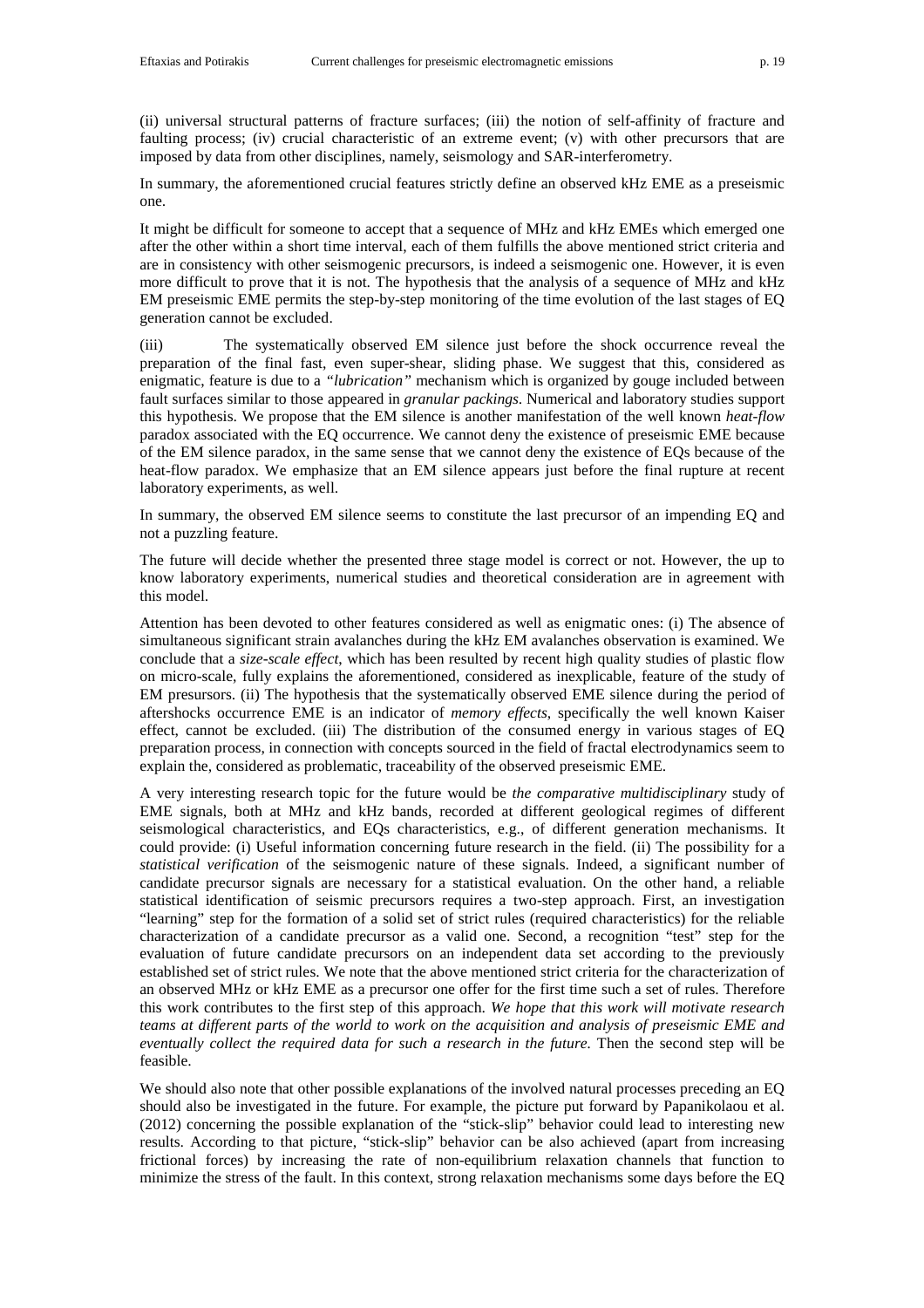events may also lead to stick-slip like behavior at the fault, but near the event these relaxation mechanisms cease to exist leading to a more random-like sliding (regular avalanche regime) and finally a very large EQ event.

Finally, the arguments presented in this paper for the justification of the observed EM silence just before and during the EQ occurrence, either referring to the recent laboratory experiments evidence, or through granular packings, imply that there is no significant production of new surfaces during the specific phase. The limited new surfaces that may be produced either are too limited to result to a sufficiently high level of EME so as to be detectable, or may even produce EME at higher frequency bands. Although there haven't been reported any EME at higher frequency bands (e.g., at GHz band) by the so far published laboratory experiments, it could be interesting to further investigate experimentally this possibility. Actually, our intention is to proceed to pilot installations of GHz detection systems in our field experimental infrastructure.

## **References**

- Alonso-Marroquin, F., Vardoulakis, I., Herrmann, H., Weatherley, D., and Mora, P.: Effect of rolling on dissipation in fault gouges, Phys. Rev. E, 74, 031306(1-10), 2006.
- Amitrano, D., and Helmstetter, A.: Brittle creep, damage, and time to failure in rocks, J. Geophys. Res., 111, B11201(1-17), 2006.
- Andrade, J. S., Oliveira, E. A., Moreira, A. A., and Herrmann, H. J.: Fracturing the optimal Paths, Phys. Rev. Lett., 103(22), 225503(1-4), doi:10.1103/Physrevlett.103.225503, 2009.
- Åström, J., Herrmann, H., and Timonen, J.: Granular packing and fault zone, Phys. Rev. Lett., 84, 638-641, 2000.
- Åström, J., Herrmann, H., and Timonen, J.: Fragmentation dynamics within shear bands-a model for aging tectonic faults, Eur. Phys. J. E., 4, 273-279, 2001.
- Åström, J., and Timonen, J.: Spontaneous formation of dencely packed shear bands of rotating fragments, Eur. Phys. J. E., 35, 40(1-5), 2012.
- Baddari, K., Sobolev, G. A., Frolov, A. D., and Ponomarev, A. V.: An integrated study of physical precursors of failure in relation to earthquake prediction, using large scale rock blocks, Ann. Geophys. 42(5), 771-787, doi: 10.4401/ag-3758, 1999.
- Baddari, K., and Frolov, A.: Regularities in discrete hierarchy seismo-acoustic mode in a geophysical field, Annals of Geophys. 53, 31-42, 2010.
- Baddari, K., Frolov, A., Tourtchine, V., and Rahmoune, F.: An integrated study of the dynamics of electromagnetic and acoustic regimes during failure of complex macrosystems using rock blocks, Rock Mech. Rock Eng. 44, 269-280, 2011.
- Baker, K., and Warner. D.: Simulating dynamic fragmentation processes with particles and elements, Eng. Fracture Mech., 84, 96-110, 2012.
- Baram, R, Herrmann, H., and Rivier, N.: Space-filling bearings in three dimensions, Phys. Rev. Lett., 92, 044301(1-4), 2004.
- Baumberger, T., Caroli, C., and Ronsin, O.: Self-Healing Slip Pulses along a Gel/Glass Interface, Phys. Rev. Lett. 88, 075509(1- 4), 2002.
- Ben-David, O., Cohen, G., and Fineberg, J.: The dynamic of the onset of frictional slip, Science, 330, 211-214, 2010.
- Boler, F.: Measurements of radiated elastic wave energy from dynamic tensile cracks, J. Geophys. Res., 95, 2593-2607, 1990.
- Bouchaud, J-P., and Georges, A.: Anomalous diffusion in disordered media: statistical mechanisms, model and physical applications, Physics Reports, 195, 127-293, 1990.
- Bouchon, M., Bouin, M-P., Karabulut, H., Toksoz, M., Dietrich. M., and Rosakis, A.: How fast is rupture during an earthquake? New insights from the 1999 Turkey earthquakes, Geoph. Res. Lett., 28, 2723-2726, 2001.
- Bouchaud, E., and Soukiassian, P.: Fracture: from the atomic to the geophysical scale, J. Phys. D: Appl. Phys. 42, 210301, doi:10.1088/0022-3727/42/21/210301, 2009.
- Boulton, C., Carpenter, B. M., Toy, V., and Marone, C.: Physical properties of surface outcrop cataclastic fault rocks, Alpine Fault, New Zealand, Geochem. Geophys. Geosyst., 13, 1-13, 2012.
- Bowman, D., Quillon, G., Sammis, C., Sornette, A., and Sornette, D.: An observational test of the critical earthquake concept, J. Geophys. Res., 103, 24359-24372, 1998.
- Carpinteri, A., Cornetti, P., and Sapora, A.: Brittle failures at rounded V-notches: a finite fracture mechanics approach, Int. J. Fracture, 172(1), 1-8, 2011.
- Carpinteri, A., Lacidogna, G., Manuello, A., Niccolini, G., Schiavi, A., and Agosto, A.: Mechanical and Electromagnetic Emissions Related to Stress-Induced Cracks, SEM Exp. Techniq., 36, 53-64, 2012.
- Chakrabarti, B., and Benguigui, L.: Statistical Physics of Fracture and Breakdown in Disordered Systems, Oxford University Press, Oxford, 1998.
- Chang, J., Lockner, D., and Reches, Z.: Rapid acceleration leads to rapid weakening in earthquake-like laboratory experiments, Science, 338, 101-105, 2012.
- Chauhan, V., and Misra., A.: Effects of strain rate and elevated temperature of electromagnetic radiation emission during plastic deformation and crack propagation in ASTM B 265 grade 2 Titanium sheets, J. Mat. Sci., 43, 5634-5643, 2008.
- Chen, Y.Z.: A novel solution for effective elastic moduli of 2D cracked medium, Eng. Fracture Mechanics, 84, 123-131, 2012.
- Chester, F., and J. Chester, J.: Ultracataclasite structure and friction processes of the Punchbowl fault, San Andreas system, California, Tectonophysics, 295, 199-221, 1998.
- Chester, J., Chester, F., and Kronenberg, A.: Fracture surface energy of the Punchbowl fault, San Andreas system, Nature, 437, 133-136, 2005.
- Coker, D., Lykotrafitis, G., Needleman, A., and Rosakis, A.: Frictional sliding modes along an interface between identical elastic plates subject to shear impact loading, J. Mech. and Phys. Solids 53, 884-922, 2005.
- Contoyiannis, Y., and Diakonos, F.: Criticality and intermittency in the order parameter space, Phys. Lett. A., 268, 286-292, 2000.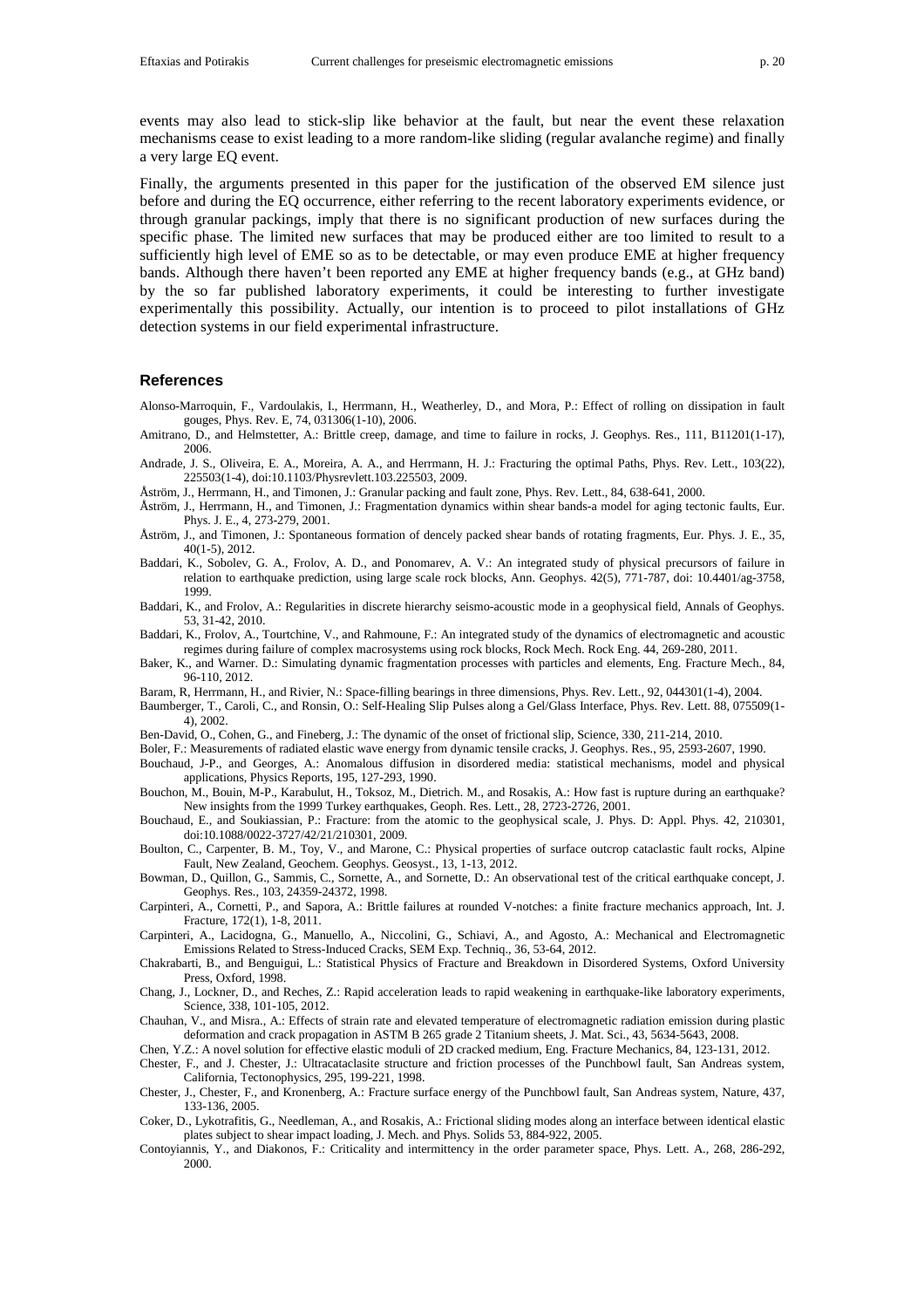- Contoyiannis, Y., Diakonos, F., and Malakis, A.: Intermittent dynamics of critical fluctuations, Phys. Rev. Lett., 89, 035701(1-4), 2002.
- Contoyiannis, Y., Kapiris, P., and Eftaxias, K.: A monitoring of a pre-seismic phase from its electromagnetic precursors, Phys. Rev. E, 71, 061123(1-14), 2005.
- Contoyiannis, Y., and Eftaxias, K.: Tsallis and Levy statistics in the preparation of an earthquake, Nonlin. Proc. in Geophys., 15, 379-388, 2008.
- Contoyiannis, Y.F., Nomicos, C., Kopanas, J., Antonopoulos, G., Contoyianni, L., and Eftaxias, K.: Critical features in electromagnetic anomalies detected prior to the L'Aquila earthquake. Physica A, 389, 499-508, 2010.
- Contoyiannis, Y. F., Potirakis, S. M., and Eftaxias, K.: The Earth as a living planet: human-type diseases in the earthquake preparation process, Nat. Hazards Earth Syst. Sci., 13, 125-139, 2013.
- Csikor, F., Motz, C., Weygand, D., Zaiser, M., and Zapperi S.: Dislocation avalanches, strain bursts, and the problem of plastic forming at the micrometer scale, Science, 318, 251-254, 2007.
- Cyranoski, D.: A seismic shift in thinking, Nature, 431, 1032-1034, 2004.
- Da Cruz, F., Eman, S., Prochnow, M., Roux, H-N., and Chevoir, F.: Rheophysics of dense granular materials: Discrete simulation of plane shear flows, Phys. Rev. E., 72, 021309(1-17), 2005.
- Dahmen, K., Ben-Zion, Y., and Uhl, J.: Micromechanical model for deformation in solids with universal predictions for stressstrain curves and slip avalanches, Phys. Rev. Lett., 102, 175501(1-4), 2009.
- Dimiduk, D., Woodward, C., LeSar, R., and Uchic, M.: Scale-free intermittent flow in crystal plasticity, Science, 312, 1188- 1190, 2006.
- Eftaxias, K., Kapiris, P., Polygiannakis, J., Bogris, N., Kopanas, J., Antonopoulos, G., Peratzakis, A., and Hadjicontis, V.: Signature of pending earthquake from electromagnetic anomalies, Geophys. Res. Lett., 28, 3321-3324, 2001.
- Eftaxias, K., Kapiris, P., Dologlou, E., Kopanas, J., Bogris, N., Antonopoulos, G., Peratzakis, A., and Hadjicontis, V: EM anomalies before the Kozani earthquake: A study of their behavior through laboratory experiments, Geophys. Res. Lett., 29(8), 1228(1-4), doi:10.1029/2001GL013786, 2002.
- Eftaxias, K., Frangos, P., Kapiris, P., Polygiannakis, J., Kopanas, J., Peratzakis, A., Skountzos, P., and Jaggard, D.: Review-Model of Pre-Seismic Electromagnetic Emissions in Terms of Fractal-Electrodynamics, Fractals, 12, 243-273, 2004.
- Eftaxias, K., Panin, V.E, and Deryugin, Y. Y.: Evolution-EM signals before earthquakes in terms of meso-mechanics and complexity, Tectonophysics, 431, 273-300, 2007.
- Eftaxias, K.: Footprints of nonextensive Tsallis statistics, selfaffinity and universality in the preparation of the L'Aquila earthquake hidden in a pre-seismic EM emission, Physica A, 389, 133-140, 2009.
- Eftaxias, K., Athanasopoulou, L., Balasis, G., Kalimeri, M., Nikolopoulos, S., Contoyiannis, Y., Kopanas, J., Antonopoulos, G., and Nomicos, C.: Unfolding the procedure of characterizing recorded ultra low frequency, kHZ and MHz electromagetic anomalies prior to the L'Aquila earthquake as pre-seismic ones. - Part 1., Nat. Hazards Earth Syst. Sci.., 9, 1953-1971, 2009.
- Eftaxias, K., Balasis, G., Contoyiannis, Y., Papadimitriou, C., Kalimeri, M., Athanasopoulou, L., Nikolopoulos, S., Kopanas, J., Antonopoulos, G., and Nomicos, C.: Unfolding the procedure of characterizing recorded ultra low frequency, kHZ and MHz electromagnetic anomalies prior to the L'Aquila earthquake as pre-seismic ones - Part 2, Nat. Hazards Earth Syst. Sci., 10, 275-294, 2010.
- Eftaxias, K.: Are There Pre-Seismic Electromagnetic Precursors? A Multidisciplinary Approach, Ιn Earthquake Research and Analysis - Statistical Studies, Observations and Planning 460 pages, InTech, March, doi: 10.5772/28069, 2012.
- Forterre Y, and Pouliquen, O.: Flows of Dense Granular Media, Annual Review of Fluid Mechanics, 40, 1-24, 2008, doi: 10.1146/annurev.fluid.40.111406.102142.
- Fukui, K., Ocubo, S., and Terashima, T.: Electromagnetic Radiation from rock during uniaxial compression testing: the effects of rock characteristics and test conditions, Rock Mech. Rock Eng., 38(5), 411-423, 2005.
- Garcimartin, A., Guarino, A., Bellon, L., and Ciliberto, S.: Statistical properties of fracture precursors, Phys. Rev. Lett., 79, 3202-3205, 1997.
- Geller, R., Jackson, D., Kagan, Y., and Mulargia, F.: Earthquakes cannot be predicted, Science, 275, 1616-1617, 1997a.
- Geller, R., Jackson, D., Kagan, Y., and Mulargia, F.: Response in: Cannot earthquakes be predicted, Science, 278, 487-490, 1997b.
- Geller, R.: Earthquake prediction: a critical review, Geophys. J. Int., 131, 425-450, 1997.
- Girard, L., Amitrano, D., and Weiss, J.: Failure as a critical phenomenon in a progressive damage model, J. Stat. Mech., P01013(1-28), doi:10.1088/1742-5468/2010/01/P01013, 2010.
- Girard, L., Weiss, J., and Amitrano, D.: Damage-cluster distributions and size effect on strength in compressive failure, Phys. Rev. Lett., 108, 225502(1-4), 2012.
- Gokhberg, M., Morgunov, V., and Pokhotelov, O.: Earthquake Prediction, Seismo-Electromagnetic Phenomena, Gordon and Breach Publishers, Amsterdam, 193 pp., 1995.
- Hadjicontis, V., Tombras, G. S., Ninos, D., and Mavromatou, C.: Memory effects in EM emission during uniaxial deformation of dielectric crystalline materials, IEEE Geosci. Remote Sens. Lett., 2(2), 118-120, 2005.
- Hadjicontis, V., Mavromatou, C., Antsygina, T. N., Chishko, K. A.: Mechanism of electromagnetic emission in plastically deformed ionic crystal, Phys. Rev. B, 76, 024106(1-14), 2007.
- Ηalasz, Z., Danku, Z., and Kun, F.: Competition of strength and stress disorder in creep rupture, Phys. Rev. E., 85, 016116(1-8), 2002.
- Hayakawa, M., Atmospheric and Ionospheric Electromagnetic Phenomena Associated with Earthquakes, Terrapub, Tokyo, 996 pp, 1999.
- Hayakawa, M., and Fujinawa, Y., Electromagnetic Phenomena Related to Earthquake Prediction, Terrapub, Tokyo, 667 pp., 1994.
- Hayashi, N., and Tsutsumi, A.: Deformation textures and mechanical behavior of a hydrated amorphous silica formed along an experimentally produced fault in chert, Geophys. Res. Lett., 37, L12305(1-5), doi:10.1029/2010GL042943, 2010.
- Helmstetter, A.: Is Earthquake triggering driven by small earthquakes?, Phys. Rev. Lett. 91, 058501(1-4), 2003.
- Jaggard, D.: On fractal electrodynamics, in Recent Advances in Electromagnetic Theory, eds. H. Kritikos and D. Jaggard, Springer-Verlag, New York, 183-224, 1990.
- Jaggard, D., and Frangos, P.: Surfaces and superlattices, in Frontiers in Electrodynamics, eds. D. Werner and R. Mittra, IEEE Press,1-47, 2000.
- Johnston, M.: Review of electric and magnetic fields accompanying seismic and volcanic activity, Surveys in Geophysics, 18, 441-475, 1997.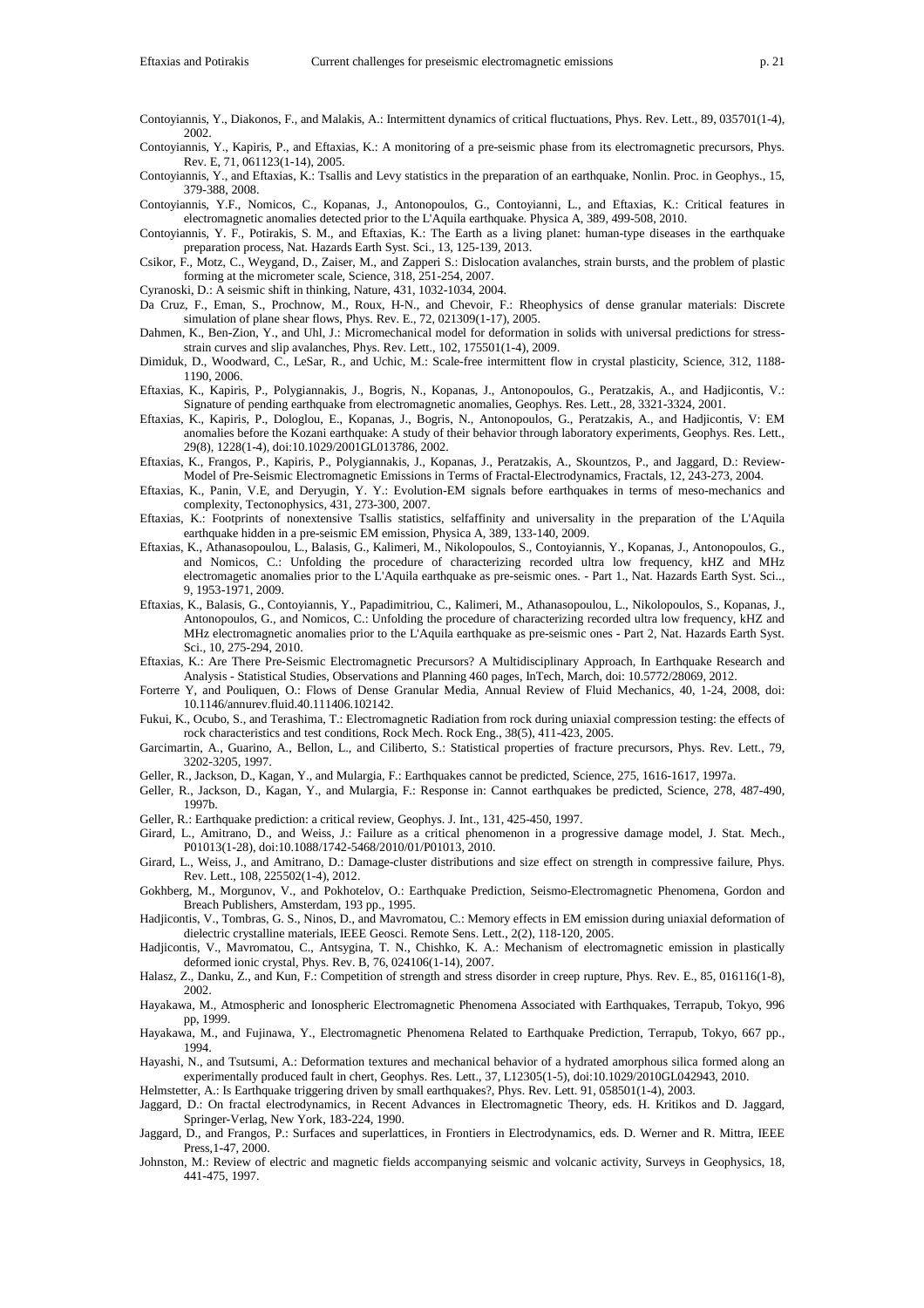- Johnson, P., Savage, H., Knuth, M., Gomberg, J., and Marone, C.: Effects of acoustic waves on stick-slip in granular media and implications for earthquakes, Nature, 451, 57-60, 2008.
- Kalimeri, M., Papadimitriou, K., Balasis, G., and Eftaxias, K.: Dynamical complexity detection in pre-seismic emissions using nonadditive Tsallis entropy, Physica A, 387, 1161-1172, 2008.
- Kammer, D., Yastebov, V., Spijker, P., and Molinari, J-F.: On the propagation of slip at frictional interfaces, Trib. Lett., 48, 27- 32, 2012.
- Kapiris, P., Polygiannakis, J., Peratzakis, A., Nomikos, K., and Eftaxias, K.: VHF-electromagnetic evidence of the underlying pre-seismic critical stage, Earth Planets Space, 54, 1237-1246, 2002.
- Kapiris, P., Eftaxias, K., Nomicos, K., Polygiannakis, J., Dologlou, E., Balasis, G., Bogris, N., Peratzakis, A., and Hadjicontis, V.: Evolving towards a critical point: A possible electromagnetic way in which the critical regime is reached as the rupture approaches, Nonlin. Proc.s in Geophys., 10, 511-524, 2003.
- Kapiris, P., Eftaxias, K., and Chelidze, T.: Electromagnetic signature of prefracture criticality in heterogeneous media. Phys. Rev. Lett., 92(6), 065702(1-4), 2004.
- Karamanos, K., Peratzakis, A., Kapiris, P., Nikolopoulos, S., Kopanas, J., and Eftaxias, K.: Extracting pre-seismic electromagnetic signatures in terms of symbolic dynamics, Nonlin. Proc. in Geophys., 12, 835-848, 2005.
- Karamanos, K., Dakopoulos, D., Aloupis, K., Peratzakis, A., Athanasopoulou, L., Nikolopoulos, S., Kapiris, P., and Eftaxias, K., Pre-seismic electromagnetic signals in terms of complexity, Phys. Rev. E. 74, 016104(1-21), 2006.
- Kawamura, H., Hatano, T., Kato, N., Biswas, A., and Chakrabarti, B.: Statistical physics of fracture, friction, and earthquakes, Rev. Modern Phys., 84, 839-884, 2012.
- Khatiashvili, N.: The electromagnetic effect accompanying the fracturing of alcaline-halide crystals and rocks, Phys. Solid Earth, 20, 656-661, 1984.
- Khidas, Y., and Jia, X.: Probing the shear-band formation in granular media with sound waves, Phys. Rev. E, 85, 051302(1-6), 2012.
- Kontoes, C., Elias, P., Sykioti, O., Briole, P., Remy, D., Sachpazi, M., Veis, G. and Kotsis, I.: Displacement field and fault model for the September 7, 1999 Athens earthquake inferred from ERS2 satellite radar interferometry, Geophys. Res. Lett., 27(24), 3989-3992, 2000.
- Kossobokov, V.: Testing earthquake prediction methods: the West Pacific short-term forecast of earthquakes with magnitude MwHRV5.8, Tectonophysics, 413, 2531, 2006.
- Kumar, R., and Misra, A.: Some basic aspects of electromagnetic radiation emission during plastic deformation and crack propagation in Cu-Zn alloys, Materials Sci. Eng. A, 454-455, 203-210, 2007.
- Kwapieńa, J., and Drożdża, S.: Physical approach to complex systems, Physics Reports, 515, 115-226, 2012.
- Lacidogna, G., Manuello, A., Carpinteri, A., Niccolini, G., Agosto, A., and Durin, G.: Acoustic and electromagnetic emissions in rocks under compression, in: Proceeding of the SEM Annual Conference, Indianapolis, Indiana USA, 2010, Society for experimental Mechanics Inc, 2010.
- Lacidogna, G., Carpinteri, A., Manuello, A., Durin, G., Schiavi, A., Niccolini, G., and Agosto, A.: Acoustic and electromagnetic emissions as precursors phenomena in failure processes, Strain, 47 (Suppl. 2), 144-152, 2011.
- Lavrov, A.: Fracture-induced physical phenomena and memory effects in rocks: A review, Strain, 41, 135-149, 2005.
- Lin, Q. X., Tham, L. G., Yeung, M. R., and Lee, P. K. K.: Failure of granite under constant loading, Int. J. Rock Mech. Min. Sci., 41, 362, 2004.

Lockner, D.: The role of acoustic emission in the study of rock fracture, Int. J. Rock Mech. Min. Sci. 30, 883-899, 1993.

- Lockner, D.: Brittle fracture as an analog to earthquakes: Can acoustic emission be used to develop a viable prediction strategy? J. Acoustic Emission, 14, 88-101, 1996.
- Lockner, D., and Madden, T.: A multiple-crack model of brittle fracture. Time-dependent simulations, J. Geophys. Res., 96(B12), 19643-19654, 1991.
- Lockner, D., Byerlee, J., Kuksenko, V., Ponomarev, A., and Sidorin, A.: Quasi-static fault growth and shear fracture energy in granite, Nature, 350, 39-42, 1991.
- Main, I., and Naylor, M.: Extreme events and predictability of catastrophic failure in composite materials and in the earth, Eur. Phys. J. Special Topics, 205, 183-197, doi:10.1140/epjst/e2012-01570-x, 2012.
- Mantegna, R., Stanley, H.E.: Analytic approach to the problem of convergence of truncated Levy flights towards the Gaussian stochastic process, Phys. Rev. Lett., 73, 2946-2949, 1994.
- Matsumoto, H., Ikeya, M., and Yamanaka, C.: Analysis of barberpole color and speckle noises recorded 6 and half hours before the Kobe earthquake, Jpn. J. App. Phys., 37, 1409–1411, 1998
- Mavromatou, C., Tombras, G. S., Ninos, D., and Hadjicontis, V.: Electromagnetic emission memory phenomena related to LiF ionic crystal deformation, J. Appl. Phys., 103, 083518(1-4), doi:10.1063/1.2906346, 2008.
- McGarr, A., Spottiswoode, S., Gay, N., and Ortlepp, W.: Observation relevant to seismic driving stress, stress drop, and efficiency, J. Geophys. Research, 84(B5), 2251-2261, doi:10.1029/JB084iB05p02251, 1979.
- McGarr, A., and Fletcher, J.: Maximum slip in earthquake fault zones, apparent stress, and stick-slip friction, Bull. Seismol. Soc. Am., 93, 2355-2362, 2003.
- McGarr, A., Fletcher, J., Boettcher, M, Beeler, N., and Boatwright, J.: Laboratory based maximum slip rate in earthquake rupture zones and radiated energy, Bull. Seismol. Soc. Am., 100, 3250-3260, doi:10.1785/0120100043, 2010.
- Midi, G.: On dense granular flows, Eur. Phys. J. E, 14, 341-365, 2004.
- Miguel, M-C., Vespignani, A., Zapperi, S., Weiss, J., and Grasso, J.-R.: Complexity in dislocation dynamics: model, Mater. Sci. Eng. A-Struct. Mater. Prop. Microstruct. Process., 309, 324-327. 2001.
- Miguel, M.-C, and Zapperi, S.: Fluctuations in plasticity at the microscale, Science, 312, 1151-1152, 2006.
- Miguel, M-C., Vespignani, A., Zaiser, M., and Zapperi, S.: Dislocation hamming and adrade creep, Phys. Rev. Lett., 89, 165501(1-4), 2002.
- Minadakis, G., Potirakis, S. M., Nomicos, C., and Eftaxias, K.: Linking electromagnetic precursors with earthquake dynamics: an approach based on nonextensive fragment and self-affine asperity models, Physica A, 391, 2232-2244, 2012a.
- Minadakis, G., Potirakis, S. M., Stonham, J., Nomicos, C., and Eftaxias, K.: The role of propagating stress waves in geophysical scale: Evidence in terms of nonextensivity, Physica A, 391(22), 5648-5657, doi:10.1016/j.physa.2012.04.030, 2012b.
- Mizoguchi, K., Hirose, T., Shimamoto, T., and Fukuyama, E.: Moisture-related weakening and strengthening of a fault activated at seismic slip rates, Geophys. Res. Lett., 33, L16319(1-4), 2006.
- Mizoguchi, K., Hirose, T., Shimamoto, T., and Fukuyama, E.: Fault heals rapidly after dynamic weakening, Bull. Seismol. Soc. Am., 99, 3470-3474, 2009.

Morgounov, V.: Relaxation creep model of impending earthquake, Anali Di Geophysica, 44, 369-381, 2001.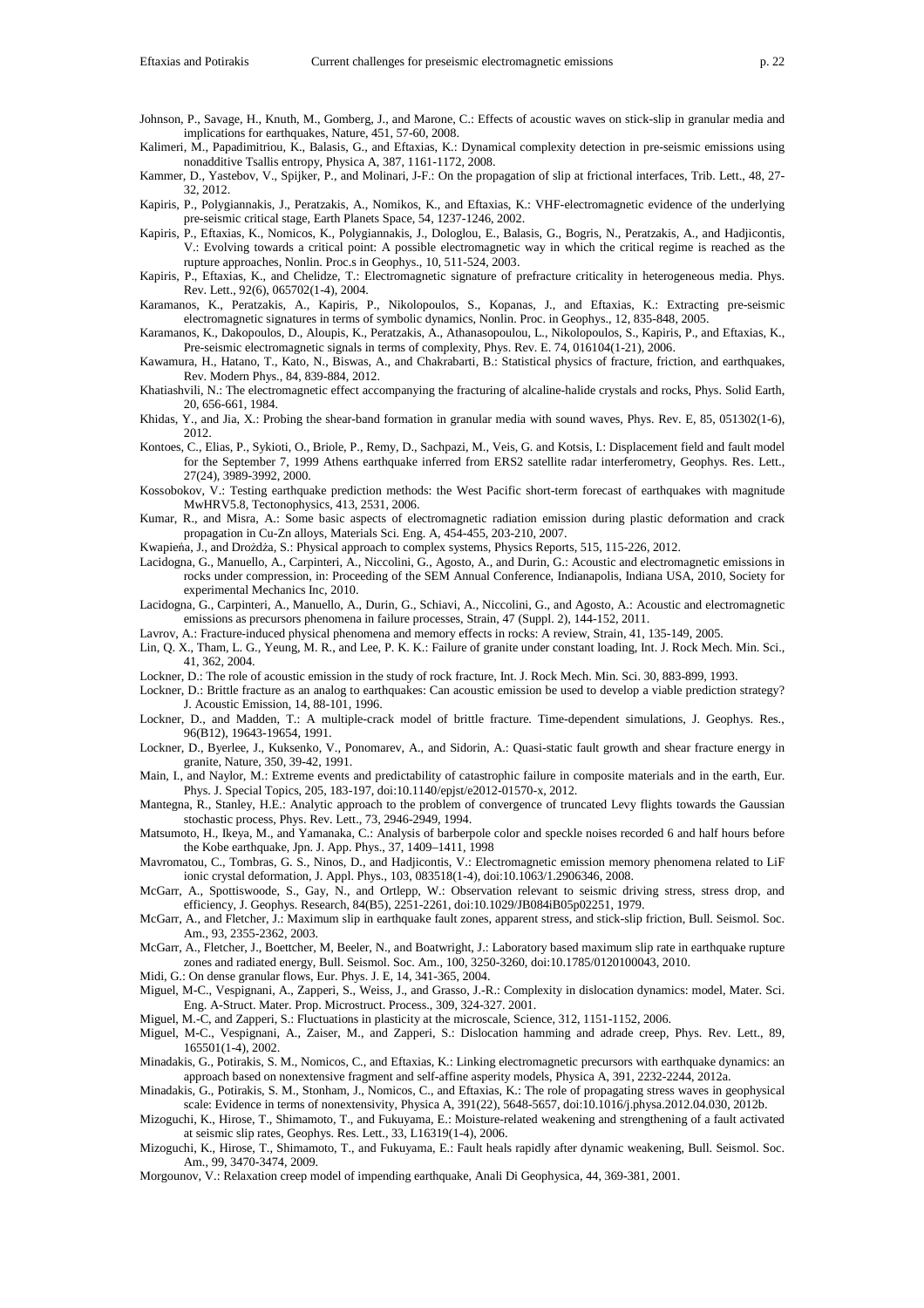- Mori, Y., Saruhashi, K., and Mogi, K.: Acoustic emission from rock specimen under cycling loading, Progress on Acoustic Emission VII, 173-178, 1994.
- Mori, Y., Obata, Y., Pavelka, J., Sikula, J., and Lolajicek, T.: AE Kaiser effect and electromagnetic emission in the deformation of rock sample, DGZ-Proceedings BB 90-CD, EWGAE, Lecture 14, 157-165, 2004a.
- Mori, Y., Obata, Y., Pavelka, J., Sikula, J., and Lolajicek, T.: AE Kaiser effect and electromagnetic emission in the deformation of rock sample, J. Acoustic Emission, 22, 91-101, 2004b.
- Mori, Y., Sedlak, P.,and Sikula, J: Estimation of rock in-situ stress by acoustic and electromagnetic emission, in Advanced Materials Research, 13-14, 357-362, 2006.
- Mori, Y., and Obata, Y.: Electromagnetic emission and AE Kaiser Effect for estimating rock in-situ stress, Report of the research Institute of Industrial Technology, Nihon University, No. 93, 2008.
- Mori, Y., Obata, Y., and Sikula, J.: Acoustic and electromagnetic emission from crack created in rock sample under deformation, J. Acoustic Emission, 27, 157-166, 2009.
- Nasuno, S., Kudrolli, A., Bak, A., and Gollub, J-P.: Time-resolved studies of stick-slip friction in sheared granular layers, Phys. Rev. E, 58, 2161-2171, 1998.

Newman, M.: Power laws, Pareto distributions and Zipf's law, Contemporary Physics, 46, 323-351, 2005.

- Nitsan V.: Electromagnetic emission accompanying fracture of quartz-bearing rocks, Geophys. Res. Lett., 4(8), 333-336, 1977.
- Papadimitriou, C., Kalimeri, Μ., and Eftaxias, K.: Nonextensivity and universality in the earthquake preparation process, Phys. Rev. E, 77, 036101(1-14), 2008.
- Papanikolaou, S., Dimiduk, D., Choi, W., Sethna, J., Uchic, M., Woodward, C., and Zapperi, S.: Quasi-periodic events in crystal plasticity and the self-organized avalanche oscillator, Nature, 490, 517-521, 2012.
- Park, S., Johnston, M., Madden, T., Morgan, F., and Morrison, H.: Electromagnetic precursors to earthquakes in the ULF band: A review of observations and mechanisms, Rev. Geophys., 31, 117-132, 1993.
- Park J.-W., and Song, J.-J.: Numerical method for determination of contact areas of a rock joint under normal and shear loads, Int. J. Rock Mech. Min. Sci., 58, 8-22, 2013.
- Peng, Z., and Gomberg, J.: An integrated perspective of the continuum between earthquakes and slow-slip phenomena, Nature Geoscience, 3, 599- 607, 2010.
- Perfettini, H., Schmittbuhl, J., and Vilotte, J.: Slip correlations on a creeping fault, Geophys. Res. Lett., 28, 2133-2136, 2001.
- Potirakis, G. Minadakis, and K. Eftaxias, Analysis of electromagnetic pre-seismic emissions using Fisher Information and Tsallis entropy, Physica A, 391, 300–306, 2012a.
- Potirakis, S. M., Minadakis, G., and Eftaxias, K.: Relation between seismicity and pre-earthquake electromagnetic emissions in terms of energy, information and entropy content, Nat. Hazards Earth Syst. Sci., 12, 1179-1183, doi:10.5194/nhess-12- 1179-2012, 2012b.
- Potirakis, S. M., Minadakis, G., and Eftaxias, K.: Sudden drop of fractal dimension of electromagnetic emissions recorded prior to significant earthquake, Nat. Hazards, 64(1), 641-650, doi: 10.1007/s11069-012-0262-x, 2012c.
- Potirakis, S. M., Karadimitrakis, A., and Eftaxias, K.: Natural time analysis of critical phenomena: the case of pre-fracture electromagnetic emissions, CHAOS, 23(2), xxxx-yyyy, 2013. [accepted for publication in Chaos: An Interdisciplinary Journal of Nonlinear Science, tentatively scheduled for publication in the June issue: vol. 23, no. 2]
- Rabinowicz, E.: The nature of static and kinetic coefficients of friction, J. Appl. Phys., 27,1373-1379, 1951.
- Rabinovitch, A., Bahat, D., and Frid, V.: Similarity and dissimilarity of electromagnetic radiation from carbonate rocks under compression, drilling and blasting, Int. J. Rock Mech. & Min. Sci., 39, 125-129, 2002.
- Reches, Z.: Mechanisms of slip nucleation during earthquakes, Earth Planetary Sci. Lett., 170, 475-486, 1999.
- Reches, Z., and Lockner, D.: Nucleation and growth of faults in brittle rocks, J. Geophys. Res., 99, 18159-18173, 1994.
- Reches, Z., and Dewers, T.: Gouge formation by dynamic pulverization during earthquake rupture, Earth and Planetary Sci. Lett.,
	- 235, 361-374, 2005.
- Reis, S., Araújo, N., Andrade, J., and Herrmann, H.: How dense can one pack spheres of arbitrary size distribution, Europhysics Letters, 97, 1804/1-5, 2012.
- Richeton, T., Weiss, J., Louchet, F.: Breakdown of avalanche critical behaviour in polycrystalline plasticity, Nature Mater., 4, 465-469, 2005.
- Richeton, T., Dobron, P., Chmelik, F., Weiss, J., Louchet, F.: On the critical behaviour of plasticity in metallic single crystals, Sci. Eng. A-Struct. Mater. Prop. Microstruct. Process., 424, 190-195, 2006.
- Rubinstein, S.M., G. Cohen, and J. Fineberg: Detachment fronts and the onset of dynamic friction, Nature, 430, 1005-1009, 2004.
- Rubinstein, S.M., G. Cohen, and J. Fineberg: Dynamics of precursors to frictional sliding, Phys. Rev. Lett. 98, 226103, 2007.
- Rumi, De., and Ananthakrishna, G.: Power laws, precursors and predictability during failure, Europhys. Lett., 66, 715-721, 2004.
- Sahimi, M., Robertson, M., and Sammis, C.: Fractal distribution of earthquakes hypocenters and its relation to fault patterns and percolation, Phys. Rev. Lett., 70, 2186-2189, 1993.
- Sammis, C., and Sornette, D.: Positive feedback, memory and predictability of earthquakes, Proc. Natl. Acad. Sci. U.S.A., 99, 2501-2508, 2002.
- Schiavi, A., Niccolini, G., Terrizzo, P., Carpinteri, A., Lacidogna, G., and Manuello, A.: Acoustic emissions at high and low frequencies during compression tests in brittle materials, Strain, 47, 105-110, 2011.
- Scholz, C. H.: The mechanics of earthquakes and faulting, 2nd Ed. Cambridge University Press, Cambridge, 2002.
- Schwerdtfeger, J., Nadgorny, E., Madani-Grasset, F., Koutsos., V., Blackford, J., and Zaiser, M.: Scale-free statistics of plasticity-induced surface steps on KCl single crystals, J. Stat. Mech., L04001(1-6), doi:10.1088/1742- 5468/2007/04/L04001, 2007.
- Sethna, J., Dahmen, K., and Myers, C.: Crackling noise, Nature, 410, 242-250, 2001.
- Sharon, E., Cohen, G., and Fineberg, J.: Effects of crack front waves on dynamic fracture, Phys. Rev. Lett., 88, 085503(1-4), 2002.
- Shen, L., and Li, J.: A numerical simulation for effective elastic moduli of plates with various distributions and sizes of cracks, Int. J. of Solids and Structures, 41, 7471-7492, 2004.
- Shimamoto, T., and Togo, T.: Earthquakes in the Lab, Science, 338, 54-55, 2012.
- Sornette, D.: Self-organized criticality in plate tectonics, in: Spontaneous Formation of Space-Time Sructures and Criticality, edited by Riste, T. and Sherrington, D., 57–106, Kluwer Academic Publishers, 1991.
- Sornette, D.: Earthquakes: from chemical alteration to mechanical rupture, Phys. Rep., 313, 237-291, 1999.
- Sornette, D.: Critical Phenomena in Natural Sciences, Springer, 2000.
- Stanley, H. E.: Introduction to Phase Transitions and Critical Phenomena, Oxford University Press, 1987.